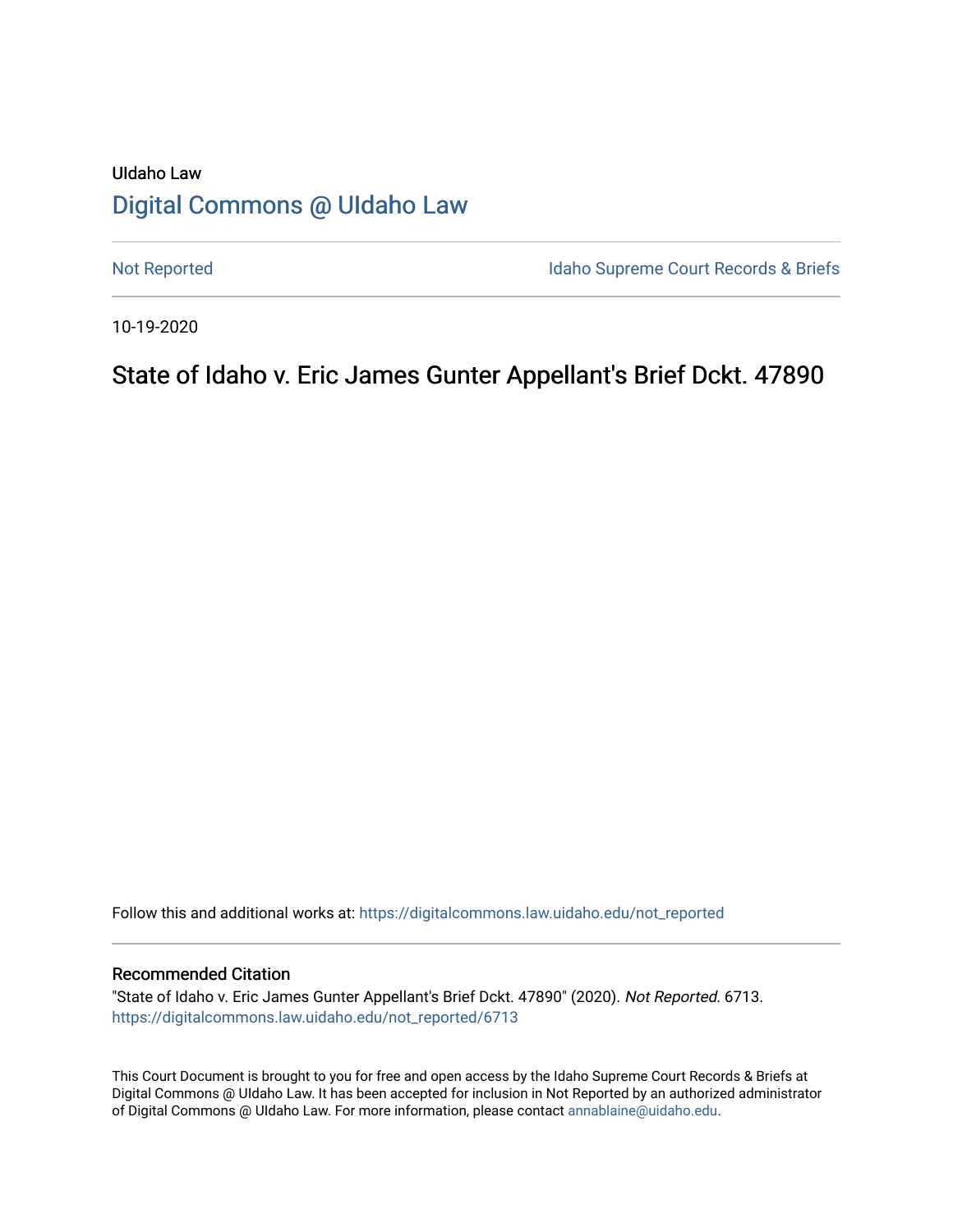Electronically Filed 10/19/2020 11 :11 AM Idaho Supreme Court Melanie Gagnepain, Clerk of the Court By: Brad Thies, Deputy Clerk

#### IN THE SUPREME COURT OF THE STATE OF IDAHO

) ) ) ) ) ) ) ) )

STATE OF IDAHO,

Plaintiff-Respondent,

v.

ERIC JAMES GUNTER,

Defendant-Appellant.

NO. 47890-2020

ADA COUNTY NO. CR0l-19-29491

APPELLANT'S BRIEF

## BRIEF OF APPELLANT

#### APPEAL FROM THE DISTRICT COURT OF THE FOURTH JUDICIAL DISTRICT OF THE STATE OF IDAHO, IN AND FOR THE COUNTY OF ADA

#### HONORABLE MICHAEL REARDON District Judge

ERIC D. FREDERICKSEN State Appellate Public Defender **I.S.B.** #6555

**BRIAN R. DICKSON**  Deputy State Appellate Public Defender **I.S.B.** #8701 322 E. Front Street, Suite 570 Boise, Idaho 83702 Phone:(208)334-2712 Fax: (208) 334-2985 E-mail: documents@sapd.state.id.us

**ATTORNEYS FOR DEFENDANT-APPELLANT**  **KENNETH K. JORGENSEN**  Deputy Attorney General Criminal Law Division P.O. Box 83720 Boise, Idaho 83720-0010 (208) 334-4534

ATTORNEY FOR PLAINTIFF-RESPONDENT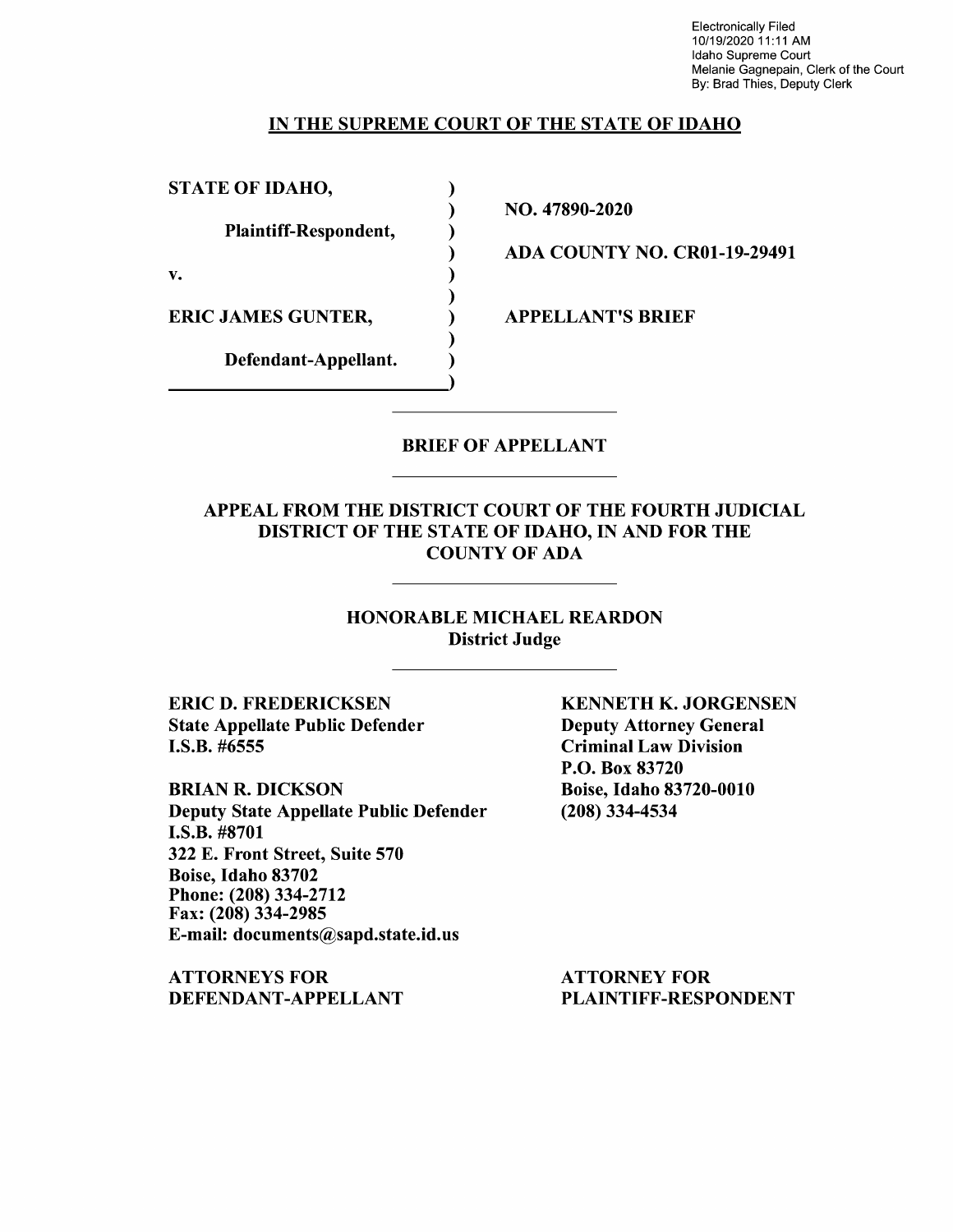# **TABLE OF CONTENTS**

| Statement of the Facts and                                                                                                                                                          |
|-------------------------------------------------------------------------------------------------------------------------------------------------------------------------------------|
|                                                                                                                                                                                     |
|                                                                                                                                                                                     |
| I.<br>The District Court Erred By Not Excluding The Evidence Of The                                                                                                                 |
|                                                                                                                                                                                     |
| B. As The Prosecutor Conceded, The Fact That A Random Person Punched                                                                                                                |
| II. The District Court Erred By Not Ordering A Mistrial Based On The                                                                                                                |
|                                                                                                                                                                                     |
| B. The Random Person's Statement Was Never Admissible, And The<br>District Court's Conclusion That Admissibly Was A "Close Question"                                                |
| C. The Erroneous Presentation Of The Random Person's Statement                                                                                                                      |
| D. The Instruction To Disregard The Random Person's Statement<br>Which The District Court Gave Was Not Sufficient To Cure<br>The Prejudice Caused By The Improper Eliciting Of That |
| III. The Accumulation Of Errors In This Case Requires Reversal Even                                                                                                                 |
|                                                                                                                                                                                     |
|                                                                                                                                                                                     |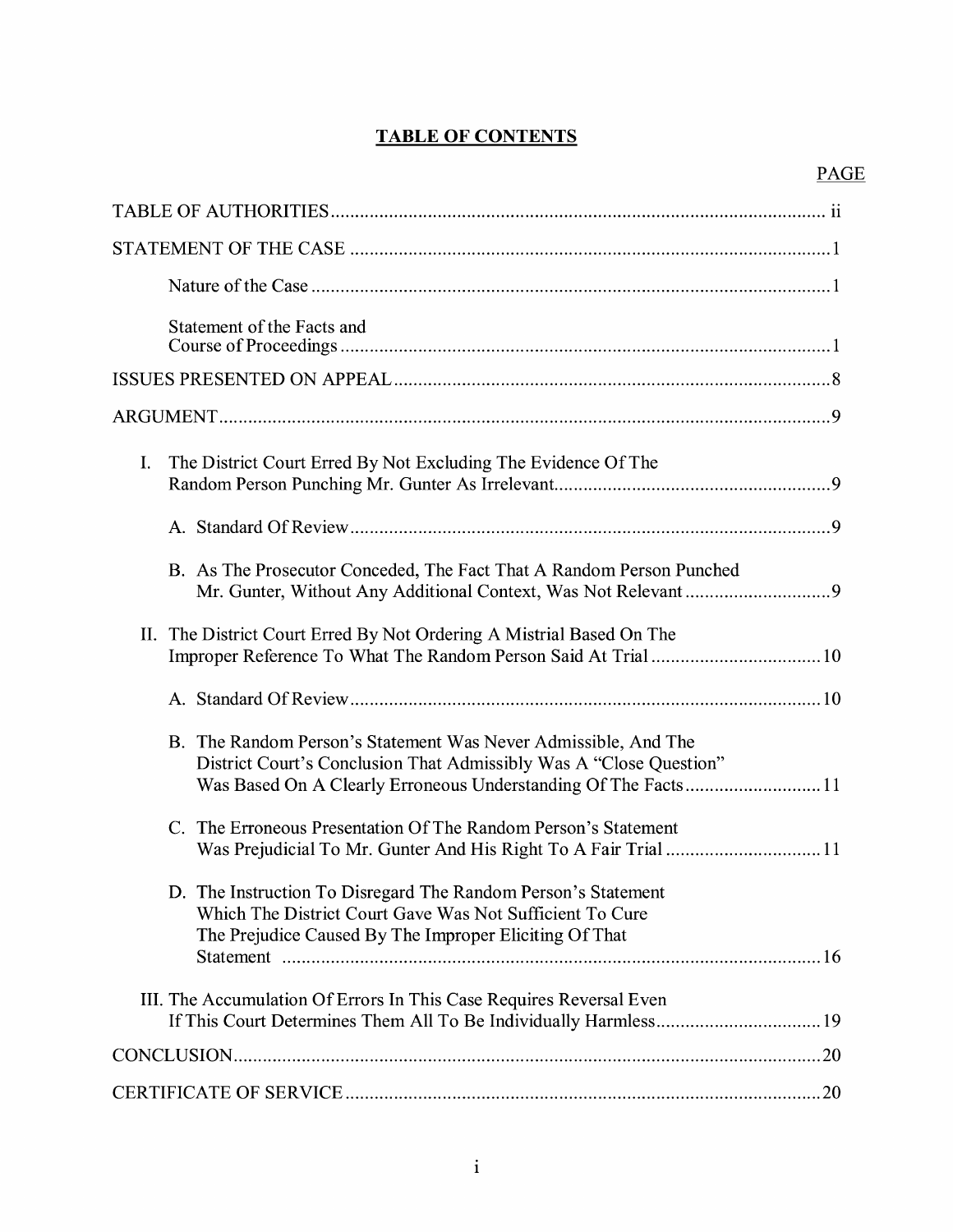## **TABLE OF AUTHORITIES**

## Cases

## Rules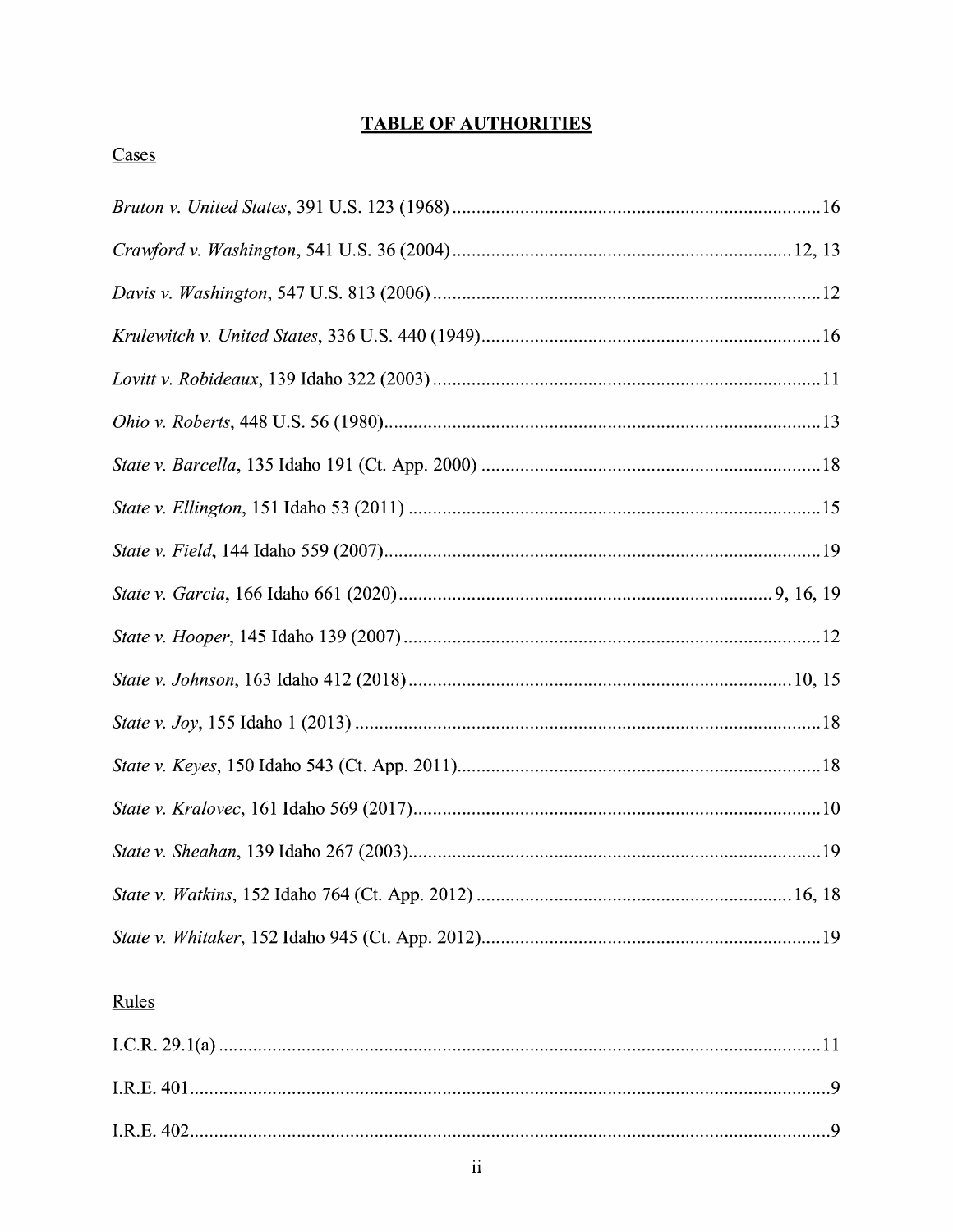# **Constitutional Provisions**

| <b>IIS CONST</b><br>amend |  |
|---------------------------|--|
|---------------------------|--|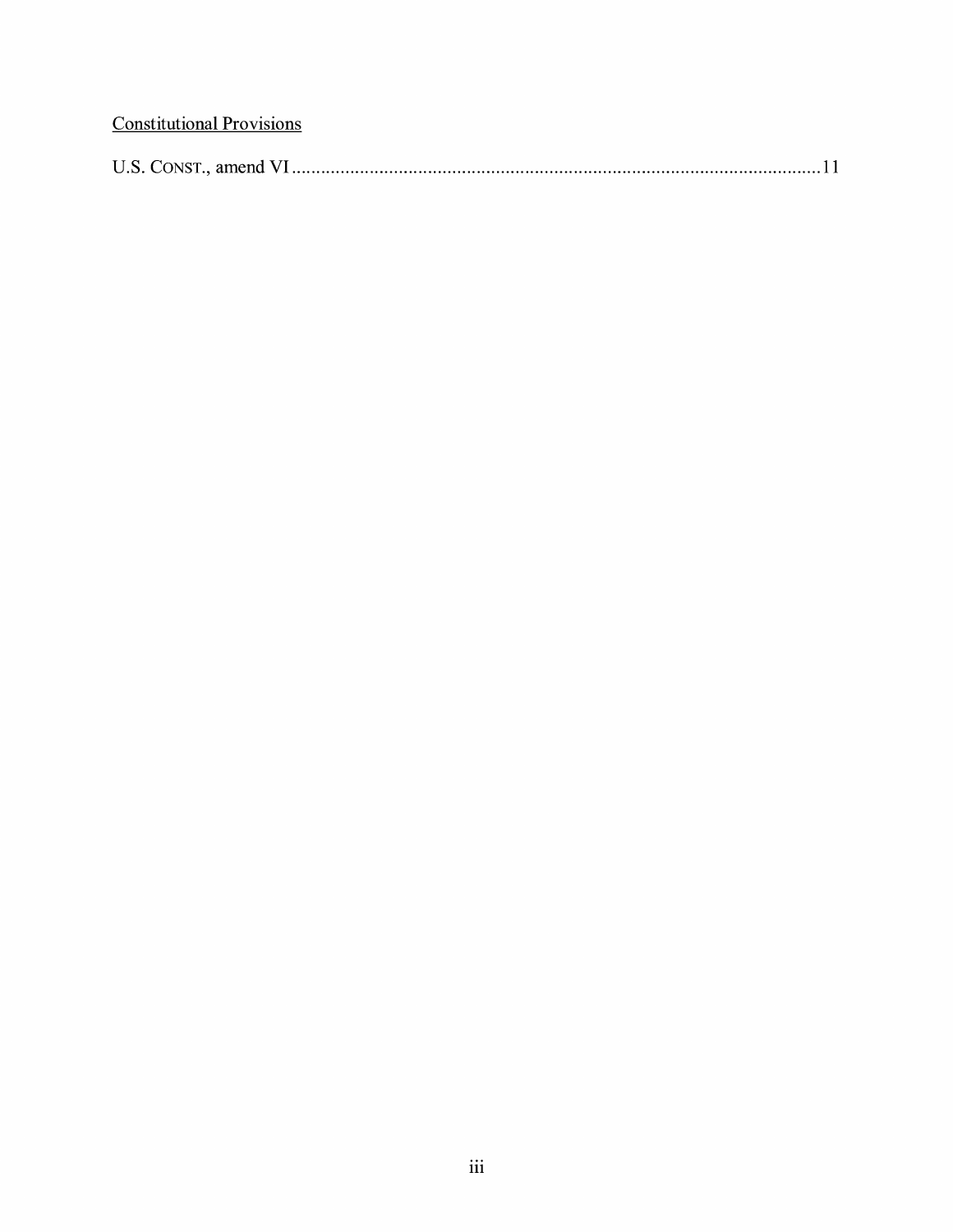#### STATEMENT OF THE CASE

#### Nature of the Case

Eric Gunter contends the district court erred in its rulings related to the evidence at his trial for domestic battery, in that it improperly allowed the State to present irrelevant evidence and it improperly denied his motion for a mistrial when evidence was elicited in violation of a ruling *in limine.* For both of those reasons, this Court should vacate his conviction and remand this case for a new trial.

#### Statement of the Facts and Course of Proceedings

Mr. Gunter and his girlfriend, Kimberly Rey, decided to spend a weekend watching Netflix and drinking. (See Tr., p.192, Ls.19-22.) Both admitted that their memories of the events of that weekend were not great.  $(E.g., Tr., p.214, Ls.12-14; Tr., p.277, L.24 - p.278, L.1.)$ Still, they both agreed the weekend had not gone smoothly.

For example, Ms. Rey testified they had an argument on the first evening about tight finances, as they were waiting for a check from Mr. Gunter's boss. (Tr., p.186, Ls.4-14.) She asserted that, during that argument, Mr. Gunter had batted her head between his hands several times. (Tr., p.187, Ls.14-21.) She also testified that she woke the next morning feeling sore and found bruises on her ribs and back and a lump or bruise on her chest. (Tr., p.191, Ls.7-10.) She was not sure how she got those injuries, but testified they were new that morning. (Tr., p.191, L.19 - p.192, L.8.) Mr. Gunter did not remember the events of that first evening, but he also woke the next morning feeling sore. (Tr., p.277, L.24 - p.278, 4; Tr., p.281, Ls.8-10.) Specifically, his face felt sore and his conclusion was that Ms. Rey had slapped him the night before. (Tr., p.281, Ls.12-14.) Ms. Rey did not recall slapping Mr. Gunter. (Tr., p.189, Ls.8-9.)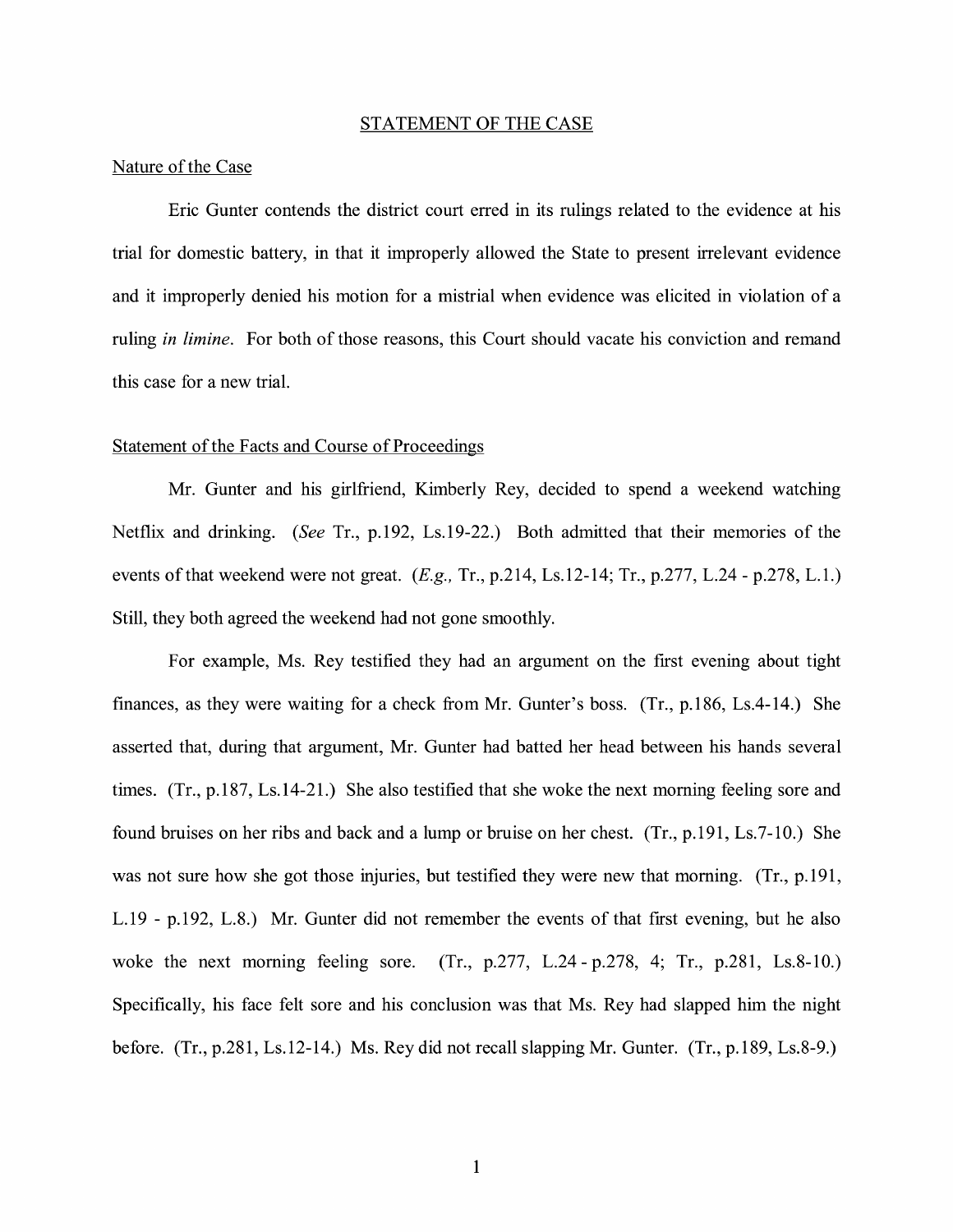Nevertheless, they decided to continue with their weekend of movies and drinking. *(See*  Tr., p.192, Ls.18-22; Tr., p.282, L.19 - p.283, L.18.) Later that afternoon, Mr. Gunter explained that they got into another argument about money, and particularly, about the stresses of potentially moving to a new city for a new job. (Tr., p.283, L.25 - p.284, L.20.) Ms. Rey testified that she simply woke from a long nap with Mr. Gunter yelling at her. (Tr., p.194, Ls.10-14.) She testified he began throwing an empty liquor bottle at her. (Tr., p.196, Ls.17-18.) However, she admitted she did not think he actually hit her with the bottle. (Tr., p.197, Ls.2-5.) Mr. Gunter testified he only remembered a verbal argument. *(See* Tr., p.284, L.18 - p.285, L.16.)

Ms. Rey said she pushed past Mr. Gunter and ran outside to try to get into the car. (Tr., p.197, L.25 - p.198, L.5.) She testified that a naked Mr. Gunter chased her outside, grabbed her, and threw her back into the house. (Tr., p.199, Ls.4-8.) She asserted that he then slammed the door on her legs, which had not gone all the way inside. (Tr., p.199, Ls.10-14.)

Ms. Rey testified that Mr. Gunter then went to throw various items out of the refrigerator and then to the bathroom to put on a pair of shorts. (Tr., p.200, Ls.4-6; Tr., p.200, L.20 - p.201, L.2.) Meanwhile, she said she was looking through her purse for her car keys. (Tr., p.200, Ls.2-4.) She was unsuccessful in that search, but testified she still went back outside and got into the car through an open window. (Tr., p.200, Ls.16-24.) She testified Mr. Gunter followed her to the car and that, as he tried to get in the driver's side door, she slid across and got out the passenger side door. (Tr., p.201, Ls.1-6.) She testified he proceeded to chase her around the car. (Tr., p.201, Ls.5-6.) At that point, a neighbor came over, escorted her across the street and had her call 911.<sup>1</sup> (Tr., p.201, Ls.8-20.) Mr. Gunter remained in their yard. *(See Tr., p.203, Ls.4-6.)* 

<sup>1</sup> The neighbor was not called to testify in the trial. *(See generally* Tr.)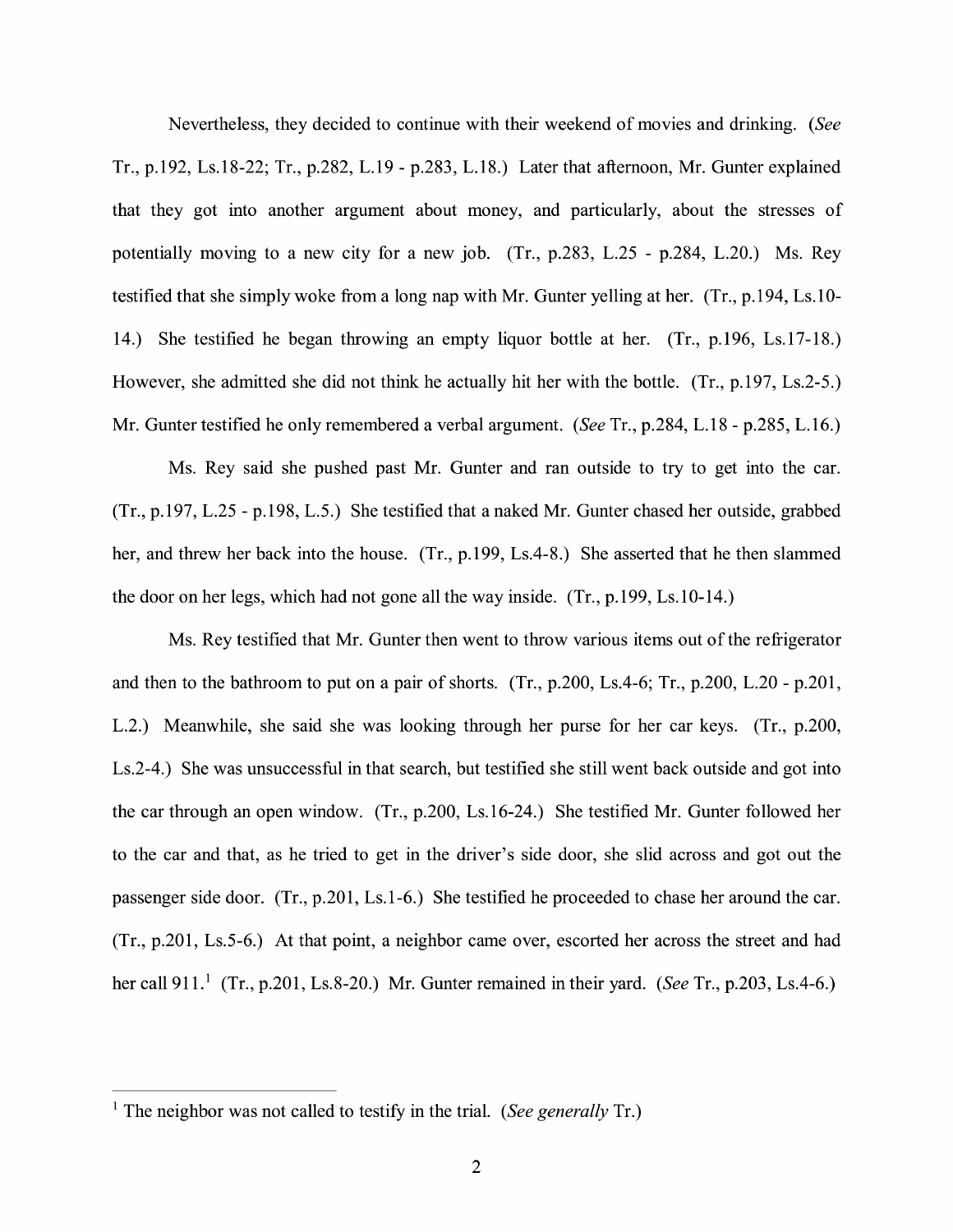For his part, Mr. Gunter recalled that Ms. Rey got up to leave during the argument. (Tr., p.284, L.18 - p.285, L.5.) He testified he followed her outside and chased her around the car, but only because he did not want her driving away while drunk. (Tr., p.285, Ls.6-13.) He agreed the neighbor came over in response to the yelling and escorted Ms. Rey across the street to call the police. (Tr., p.285, L.15 - p.286, L.2.) He testified he did not remember throwing Ms. Rey back into the house or otherwise hitting or pushing her. (Tr., p.286, Ls.18-23.)

While Ms. Rey was talking to the 911 operator, another random person ran up and punched Mr. Gunter in the face.<sup>2</sup> (Tr., p.208, Ls.9-18; Tr., p.286, Ls.4-5; *see generally* Exhibit 27 (recording of the 911 call).) Ms. Rey told the 911 operator that Mr. Gunter had just been punched, but did not mention whether he said anything as he did so. (Tr., p.208, Ls.19-21; *see generally* Exhibit 27.) However, at the preliminary hearing, Ms. Rey testified that the random person had said something to the effect of "You're going to hit a girl?" when he punched Mr. Gunter. (Prelim. Tr., p.20, Ls.1-5.)

Medical personnel documented several bruises or scrapes on Ms. Rey's head, arms, torso, and legs. *(See generally* Exh., pp.12-19, 23-37.) The State ultimately charged Mr. Gunter with two counts of domestic battery.<sup>3</sup> (R., pp.44-45.) The first charge was for "punching and/or hitting" Ms. Rey on the first evening.  $(R, p.45)$  The second charge was for "striking, punching, and/or slamming a door" on Ms. Rey on the second evening and causing a traumatic injury in the

<sup>2</sup>The random person was never identified. *(See* Tr., p.25, Ls.9-12.) As such, he was not available to testify at trial. *(See generally* Tr.) Although there were points in the trial where he was described as a "neighbor," *(see, e.g.,* Tr., p.257, L.21 - p.258, L.2) in order to maintain clarity between the two unidentified people who were involved in this case, the one who called 911 with Ms. Rey will be referred to as "the neighbor" and the one who punched Mr. Gunter will be referred to as "the random person."

<sup>&</sup>lt;sup>3</sup> There was an allegation for an enhancement based upon a prior conviction attached to both charges, but that enhancement became irrelevant based on the verdict rendered. *(See* R., p.45; Tr., p.352, Ls.4-6.)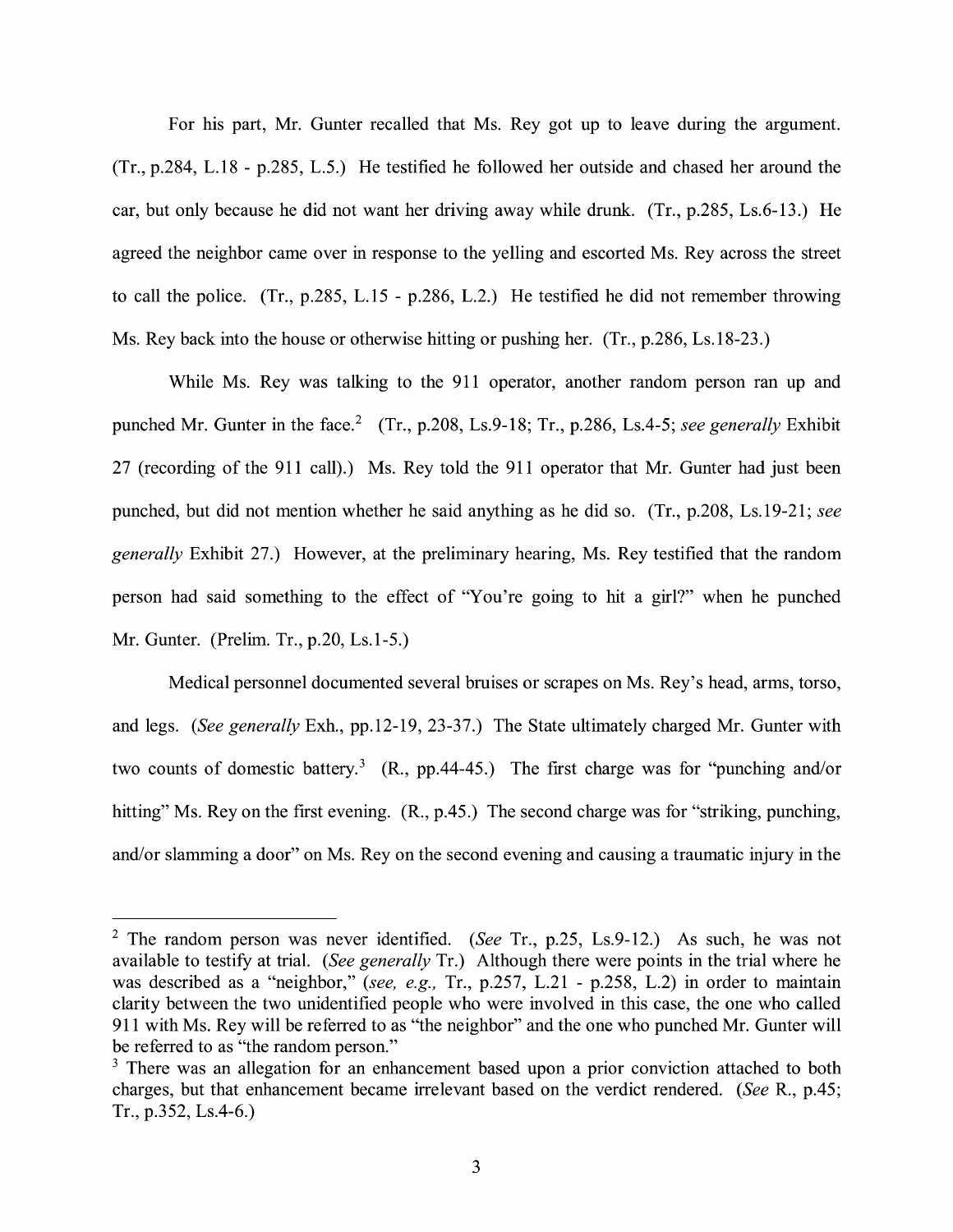form of "swelling,[<sup>4</sup>] bruising, and/or scrapes" in doing so. (R., p.45) Mr. Gunter exercised his right to a trial.

On the morning of trial, both the prosecutor and Mr. Gunter indicated there were some evidentiary issues which needed to be taken up. (Tr., p.11, Ls.4-6.) One of them dealt with the portions of the 911 recording and of a body camera video of an interrogation of Mr. Gunter which the State intended to present as exhibits. Defense counsel asserted that copies of the redacted exhibits had only been provided the week before. *(See* Tr., p.11, Ls.13-16.) Among the issues raised with respect to those proposed exhibits, Mr. Gunter moved for the redaction of the references to the random person punching Mr. Gunter. (Tr., p.15, Ls.2-21; *see also* Tr., p.24, Ls.11-14 (moving to exclude the witnesses from talking about the incident with the random person because it was not relevant).) The district court took that motion under advisement so it could review the proposed exhibits. (Tr., p.19, Ls.8-11, p.23, Ls.21-25.) However, it stated that it felt the incident with the random person was probably relevant and not unduly prejudicial. (Tr., p.26, Ls.8-17.)

After having a chance to review the proposed exhibits, the district court revised its initial thoughts. Specifically, it was concerned that the recitation of what the neighbor had said was hearsay. (Tr., p.144, Ls.6-10.) It also pointed out, "if there's no context for him being punched, then the fact that he's punched isn't particularly relevant." (Tr., p.144, Ls.22-24.) When the district court put that question to the prosecutor, the prosecutor conceded the punching was only probative if "we know why he got punched." (Tr., p.145, Ls.17-20.) The prosecutor tried to argue that the statement should still be admitted because it would not be admitted for its truth, but the district court rejected that argument. *(See* Tr., p.145, L.20 - p.146, L.15.) The district

<sup>&</sup>lt;sup>4</sup> There is a typo in the charging document with respect to the term "swelling" which was corrected at the trial. *(See* R., p.45; Tr., p.249, Ls.1-12.)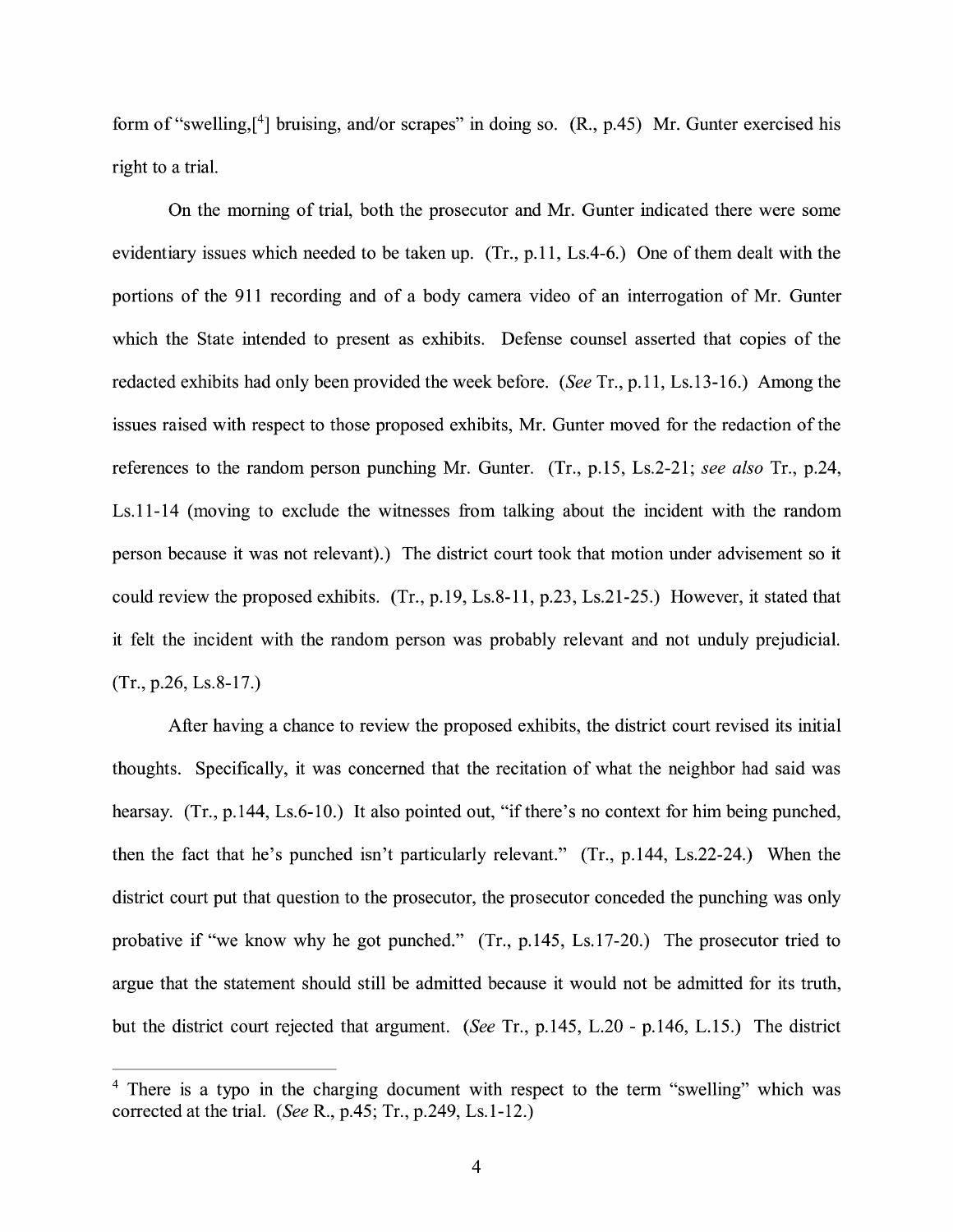court also noted "there's no way to test whether or not his perception was accurate, whether or not there was other motivations for him to make that statement." (Tr., p.146, Ls.20-23.) The district court ultimately excluded the random person's statement, but despite its initial concerns about its relevance without that context, it still allowed the State to present evidence of the fact that Mr. Gunter had been punched. (Tr., p.146, L.24 - p.147, L.11.) In clarifying the precise scope of that ruling, the prosecutor represented that Ms. Rey "didn't hear anything that was said. She just saw it." (Tr., p.147, Ls.12-14.)

However, when Ms. Rey actually testified about the punching incident, she testified consistent with her preliminary hearing testimony: that the random person was walking down the road and ran over to punch Mr. Gunter in the face, saying, "You're going to hit a girl?" (Tr., p.202, Ls.8-16.) Mr. Gunter objected and the district court sustained that objection, and *sua sponte* instructed the jurors to disregard that statement. (Tr., p.202, Ls.17-22.)

Subsequently, out of the presence of the jury, Mr. Gunter moved for a mistrial based on Ms. Rey's testimony about the random person's statement. (Tr., p.204, Ls.15-19.) Defense counsel argued it was prejudicial and violated Mr. Gunter's right to confrontation. (Tr., p.204, Ls.20-24.) She also argued the curative instruction was not sufficient to cure the prejudice that particular statement caused. (Tr., p.204, L.25 - p.205, L.4.) The prosecutor explained that she had not been trying to elicit that particular testimony. (Tr., p.206, Ls.11-13.) The district court found the prosecutor believable in that regard based on her prior representation that she did not believe Ms. Rey knew what was said, and as such, there had been no reason to admonish her to not go into that topic. (Tr., p.206, Ls.13-22.)

The district court concluded the prejudice from the presentation of that statement was not enough to undermine Mr. Gunter's right to a fair trial because it had been a "close call" on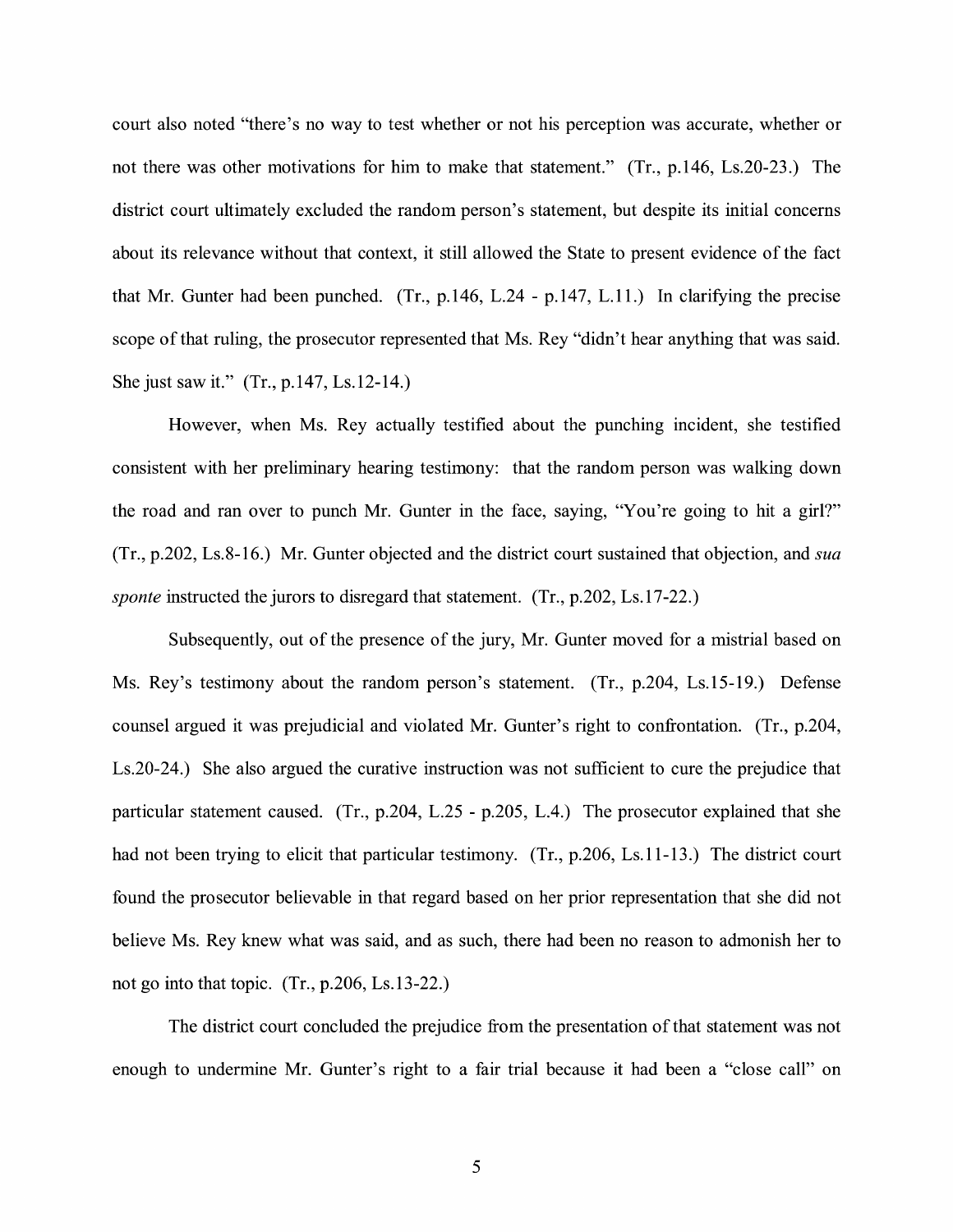whether to admit it in the first place. (Tr., p.205, Ls.10-12.) The district court explained that it was relevant because "a neutral party rushing in and punching a perceived attacker in the midst of a conflict is sort of an understandable reaction." (Tr., p.205, Ls.12-17.) It also concluded his statements would probably be admissible hearsay under the present sense impression or excited utterance exceptions. (Tr., p.205, Ls.17-21.) However, it explained it had excluded that statement in an abundance of caution because of the potential confrontation issues: "we don't have that person and we can't ask him what his state of mind was and we don't have any other information about the state of mind." (Tr., p.205, L.22 - p.206, L.2.)

At the end of the first day of trial, the prosecutor asked the district court for permission to recall one of her witnesses to rehabilitate Ms. Rey's testimony. (Tr., p.245, Ls.1-4.) The district court declined to allow the prosecutor to do so. It explained that, while Ms. Rey's testimony had been challenged on cross-examination, it was on the basis that she could not remember aspects of the argument due to the influence of alcohol, and not that her testimony was fabricated. *(See*  Tr., p.246, Ls.4-10.) As such, the district court specifically found that Ms. Rey's testimony had not actually been "impeached" to the point where evidence bolstering her credibility would be relevant. (Tr., p.246, Ls.11-14.)

The district court reaffirmed its decisions in that regard when the trial resumed. (Tr., p.254, L.19 - p.255, L.21.) For that same reason, the district court also excluded a video of the officer interviewing Ms. Rey as improperly bolstering. (Tr., p.256, Ls.11-14.) Nevertheless, it noted that its rulings on this issue could change if Mr. Gunter opened the door during his anticipated testimony. (Tr., p.258, Ls.6-15.) However, Mr. Gunter did not open that door. In fact, on cross-examination, Mr. Gunter refused to say that Ms. Rey was lying; rather, he said her testimony was just "her perspective, her perception. I don't know where she got her injuries or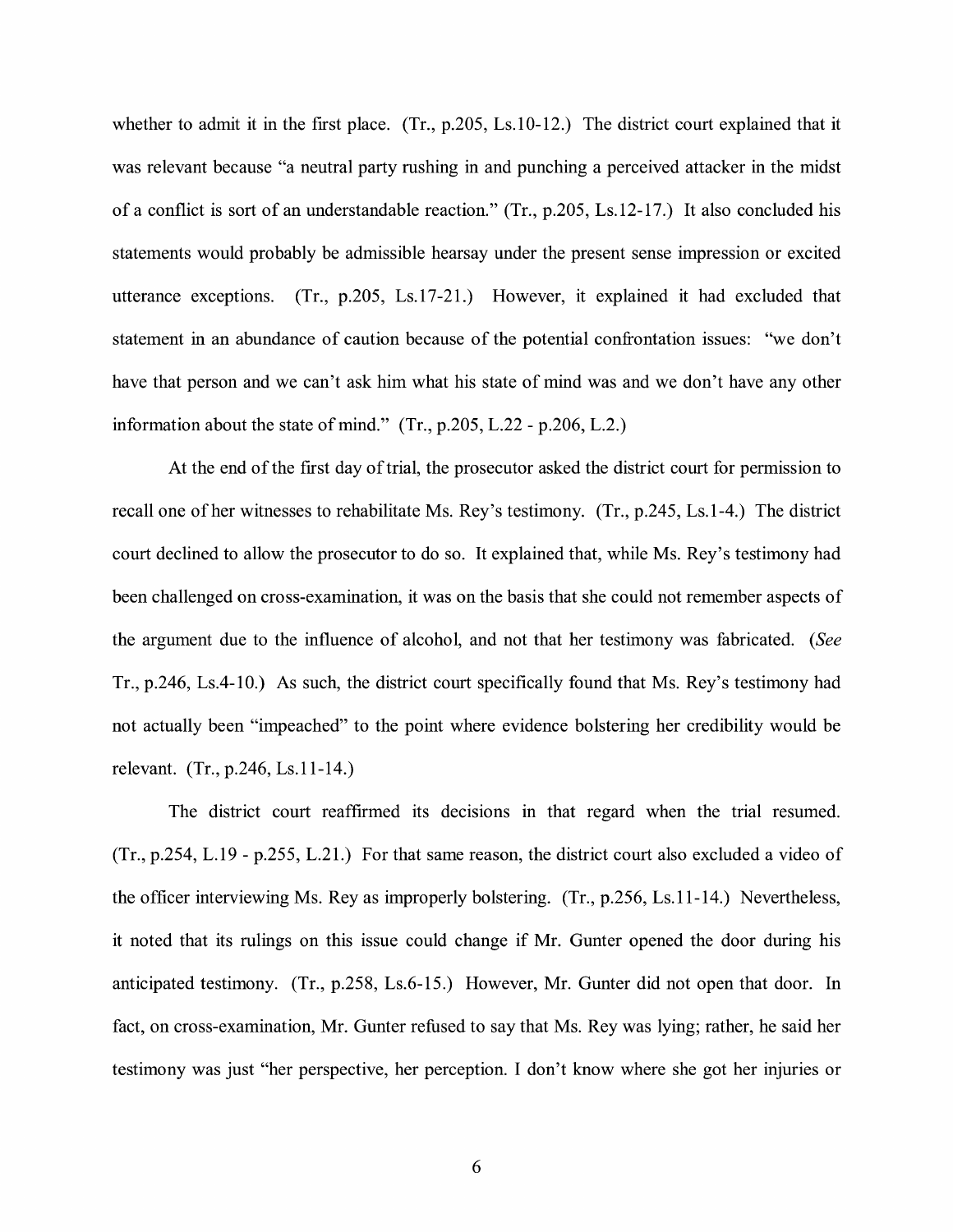her bruises." (Tr., p.292, Ls.3-12.) After the defense rested there was a bench conference which was not recorded. *(See* Tr., p.296, Ls.12-17.) After that bench conference, prosecutor declared she had no rebuttal evidence to offer. (Tr., p.296, Ls.17-18.)

The jury subsequently acquitted Mr. Gunter on the charge relating to the first evening, but found him guilty as charged with respect to the second evening. **(R.,** pp.121-22.) Thereafter, the district court imposed a unified sentence of ten years, with six years fixed. (R., pp.156-58.) Mr. Gunter filed a notice of appeal timely from the judgment of conviction. **(R.,** pp.160-62.)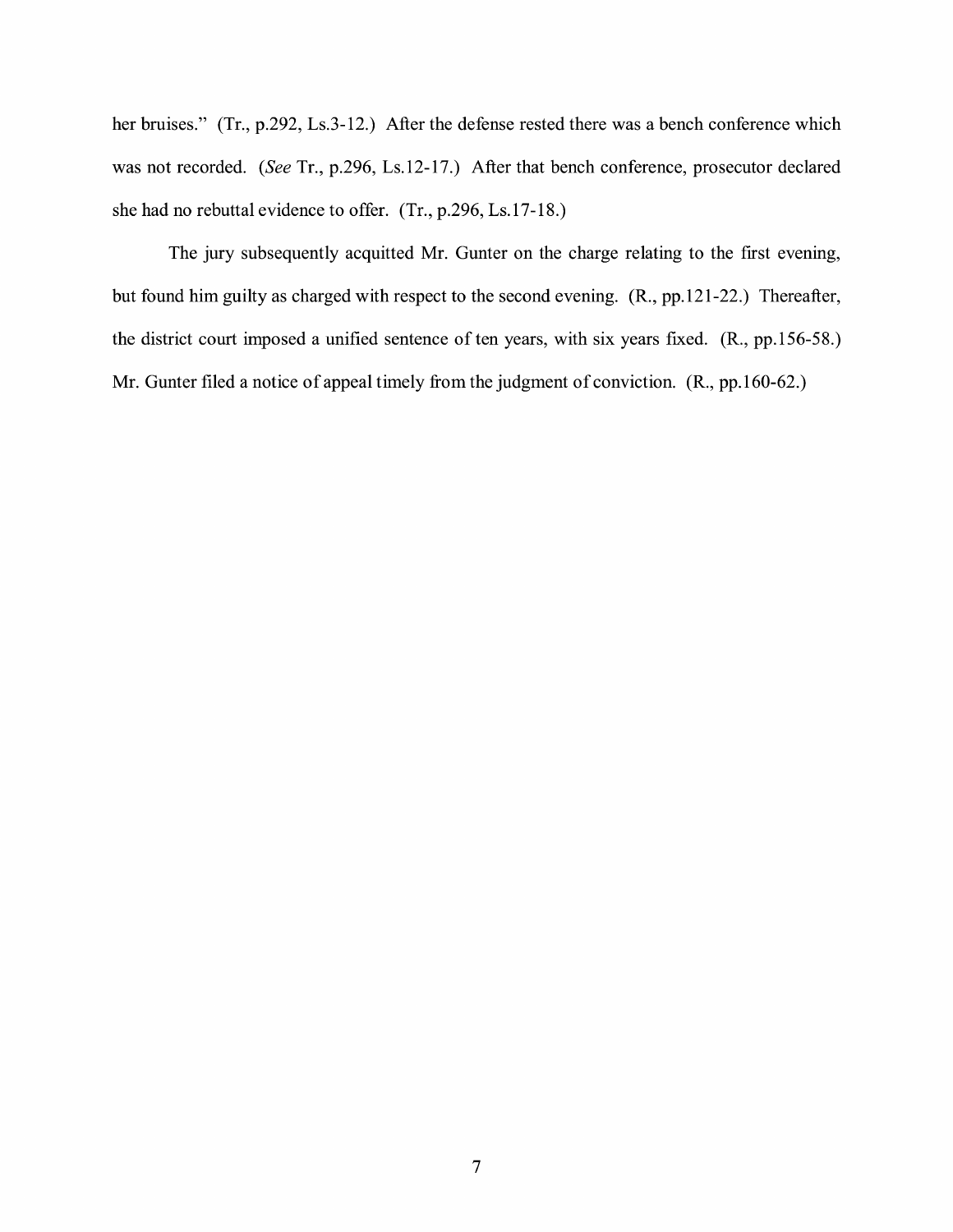### **ISSUES**

- I. Whether the district court erred by not excluding the evidence of the random person punching Mr. Gunter as irrelevant.
- II. Whether the district court erred by not ordering a mistrial based on the improper reference to what the random person said at trial.
- III. Whether the accumulation of errors in this case requires reversal even if this Court determines them all to be individually harmless.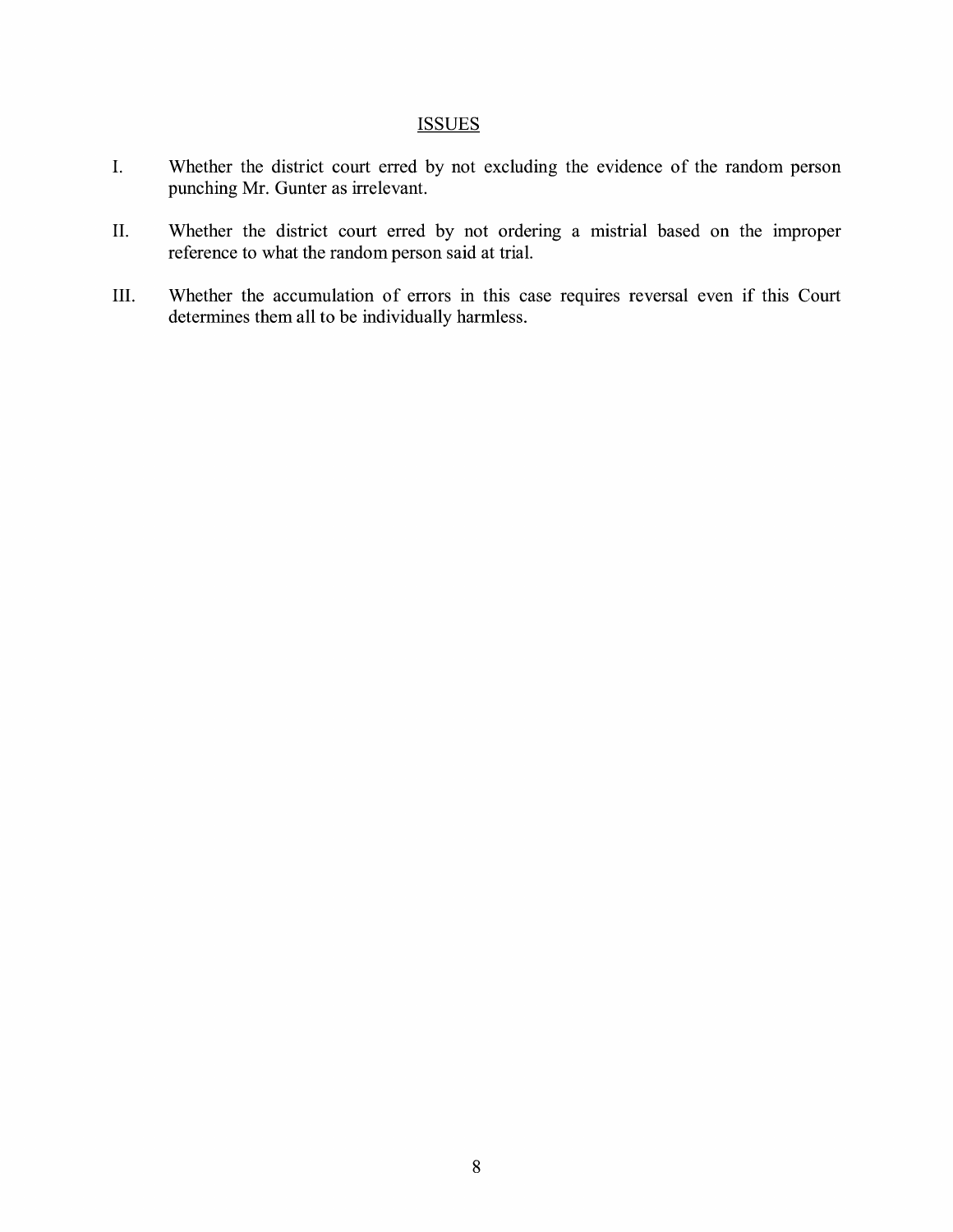#### ARGUMENT

I.

#### The District Court Erred By Not Excluding The Evidence Of The Random Person Punching Mr. Gunter As Irrelevant

#### A. Standard Of Review

The determination of whether evidence is relevant is a matter of law reviewed *de nova. State v. Garcia,* 166 Idaho 661, \_, 462 P.3d 1125, 1134 (2020). Evidence which is not relevant is not admissible at trial. I.R.E. 402.

#### B. As The Prosecutor Conceded, The Fact That A Random Person Punched Mr. Gunter, Without Any Additional Context, Was Not Relevant

Evidence is only relevant if it has a tendency to make a fact of consequence in resolving the case more or less likely. I.R.E. 401; *accord Garcia,* 462 P.3d at 1134 (noting that I.RE. 401 only requires that the evidence be probative and material to be relevant; there is no requirement that the fact to which the evidence is probative and material be "in dispute"). As the district court initially pointed out, the mere fact that somebody ran up and punched Mr. Gunter has no tendency to make any material fact in this case more or less relevant. (Tr., p.144, Ls.22-24.) In fact, when the district court put that question to the prosecutor, the prosecutor conceded that the punching incident was not probative to anything if it was not presented in context. (Tr., p.145, Ls.17-20.)

The district court's observation and the prosecutor's concession were appropriate. The material facts which Count II required the State to prove was that, on a specific date, Mr. Gunter had struck, punched, or slammed a door on Ms. Rey, who was a household member, and had caused swelling, bruises, or scrapes in doing so. *(See* R., p.45.) The fact that Mr. Gunter got punched by some random person, by itself, does not make any of those material facts more or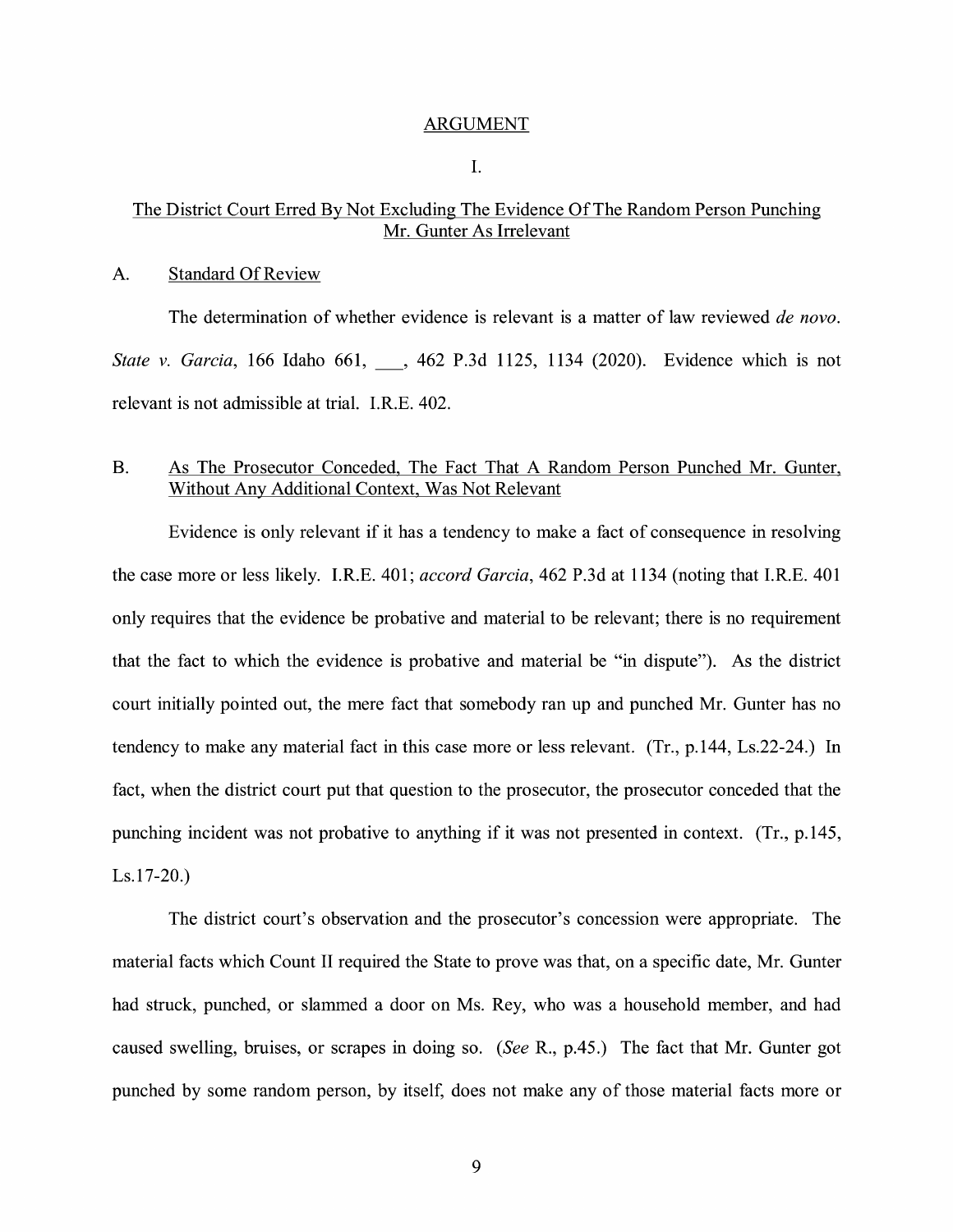less likely. This is particularly true given that the record is clear that the punch did not occur until after the confrontation between Mr. Gunter and Ms. Rey was over  $-$  she had been led across the street by the neighbor to call 911. *See also State v. Kralovec,* 161 Idaho 569, 573 (2017) (making it clear that this sort of evidence cannot be admitted to simply "complete the story," as that would be improper *res gestae).* 

Therefore, the district court erred by allowing the State to present evidence about the mere fact that Mr. Gunter got punched by a random person after the confrontation with Ms. Rey had been broken up because that evidence was not relevant.

II.

## The District Court Erred By Not Ordering A Mistrial Based On The Improper Reference To What The Random Person Said At Trial

#### A. Standard Of Review

As the Idaho Supreme Court has noted, when evaluating a decision to deny a motion for

mistrial in criminal cases the appellate analysis:

is not whether the trial judge reasonably exercised his discretion in light of circumstances existing when the mistrial motion was made. Rather, the question must be whether the event which precipitated the motion for mistrial represented reversible error when viewed in the context of the full record. Thus, where a motion for mistrial has been denied in a criminal case, the "abuse of discretion" standard is a misnomer. The standard, more accurately stated, is one of reversible error. Our focus is upon the continuing impact on the trial of the incident that triggered the mistrial motion. The trial judge's refusal to declare a mistrial will be disturbed only if that incident, viewed retrospectively, constituted reversible error.

*State v. Johnson,* 163 Idaho 412, 421 (2018) (internal quotation omitted). Since such issues are

not properly reviewed for abuse of discretion, it appears the review for "reversible error" is one

of free review. *See id.*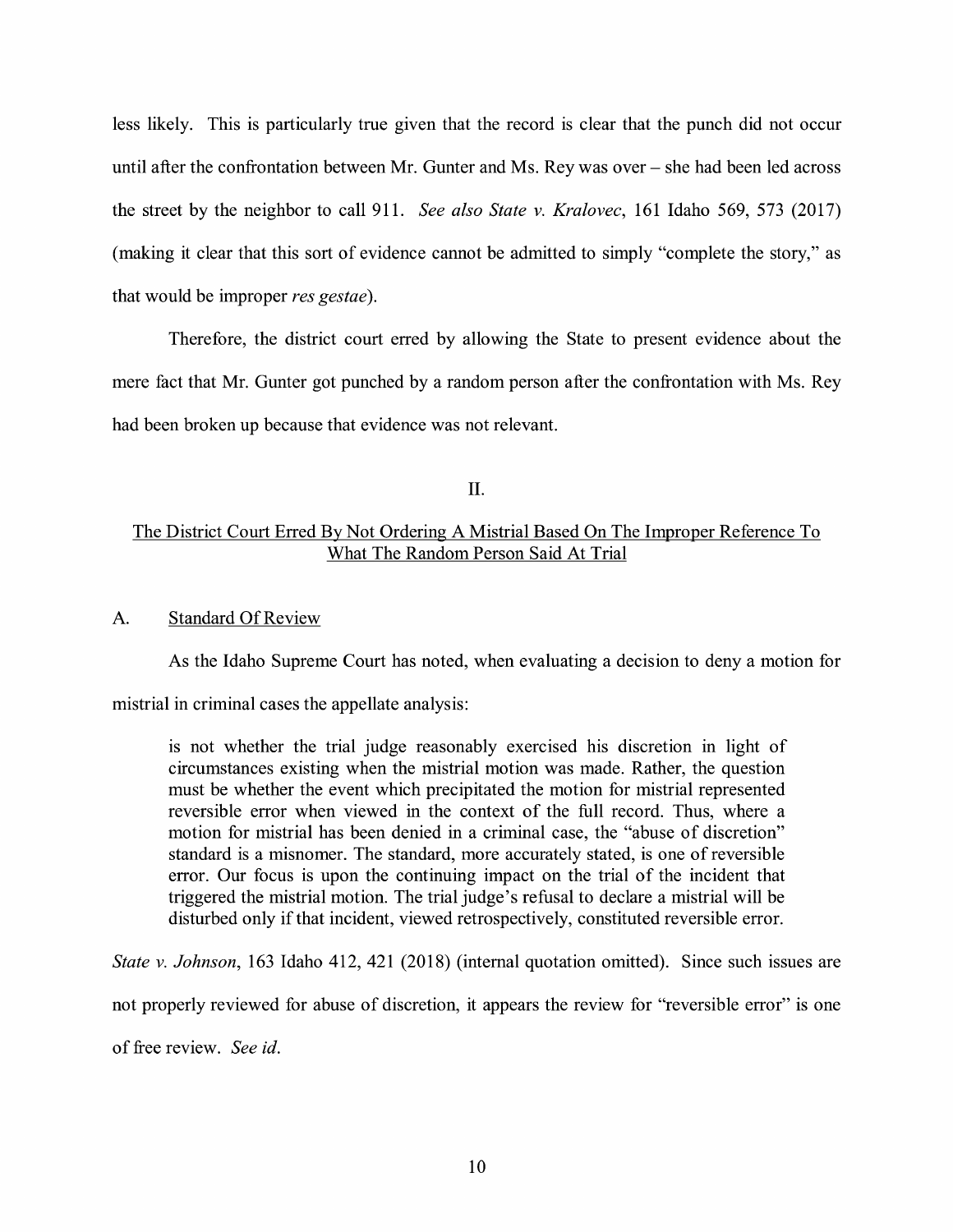### B. The Random Person's Statement Was Never Admissible, And The District Court's Conclusion That Admissibly Was A "Close Question" Was Based On A Clearly Erroneous Understanding Of The Facts

The trial court should declare a mistrial when an error occurs during trial which is prejudicial to the defendant and, thus, deprives him of his right to a fair trial. I.C.R. 29.l(a). The district court concluded that Ms. Rey's improper recitation of the random person's statement was not unduly prejudicial, and so, did not require a mistrial, because its exclusion was a "close question" since "a neutral party rushing in and punching a perceived attacker *in the midst of a conflict* is sort of an understandable reaction." (Tr., p.205, Ls.12-17 (emphasis added).) That is a clearly erroneous finding. *See Lovitt v. Robideaux,* 139 Idaho 322, 325 (2003) (explaining a finding is clearly erroneous when it is not supported by substantial, competent evidence).

The record makes it clear that the confrontation between Mr. Gunter and Ms. Rey *was over* at the time the random person punched Mr. Gunter. By the time Mr. Gunter got punched, Ms. Rey had been led across the street by another neighbor and was on the phone with 911. *(E.g.,* Tr., p.201, Ls.8-20; Exhibit 27.) Thus, the punch did not occur "in the midst of a conflict," and so, the statement's admissibility on that basis was not actually a "close question." That means the prejudicial impact from the erroneous presentation of that information remained high and should have resulted in a mistrial.

### C. The Erroneous Presentation Of The Random Person's Statement Was Prejudicial To Mr. Gunter And His Right To A Fair Trial

The random person's statement was extraordinarily prejudicial for several reasons. First, regardless of whether it might have satisfied the hearsay rules, presenting it still violated Mr. Gunter's right to confrontation. *See* U.S. CONST., amend VI. The Confrontation Clause prohibits the admission of out-of-court, testimonial statements absent an opportunity to cross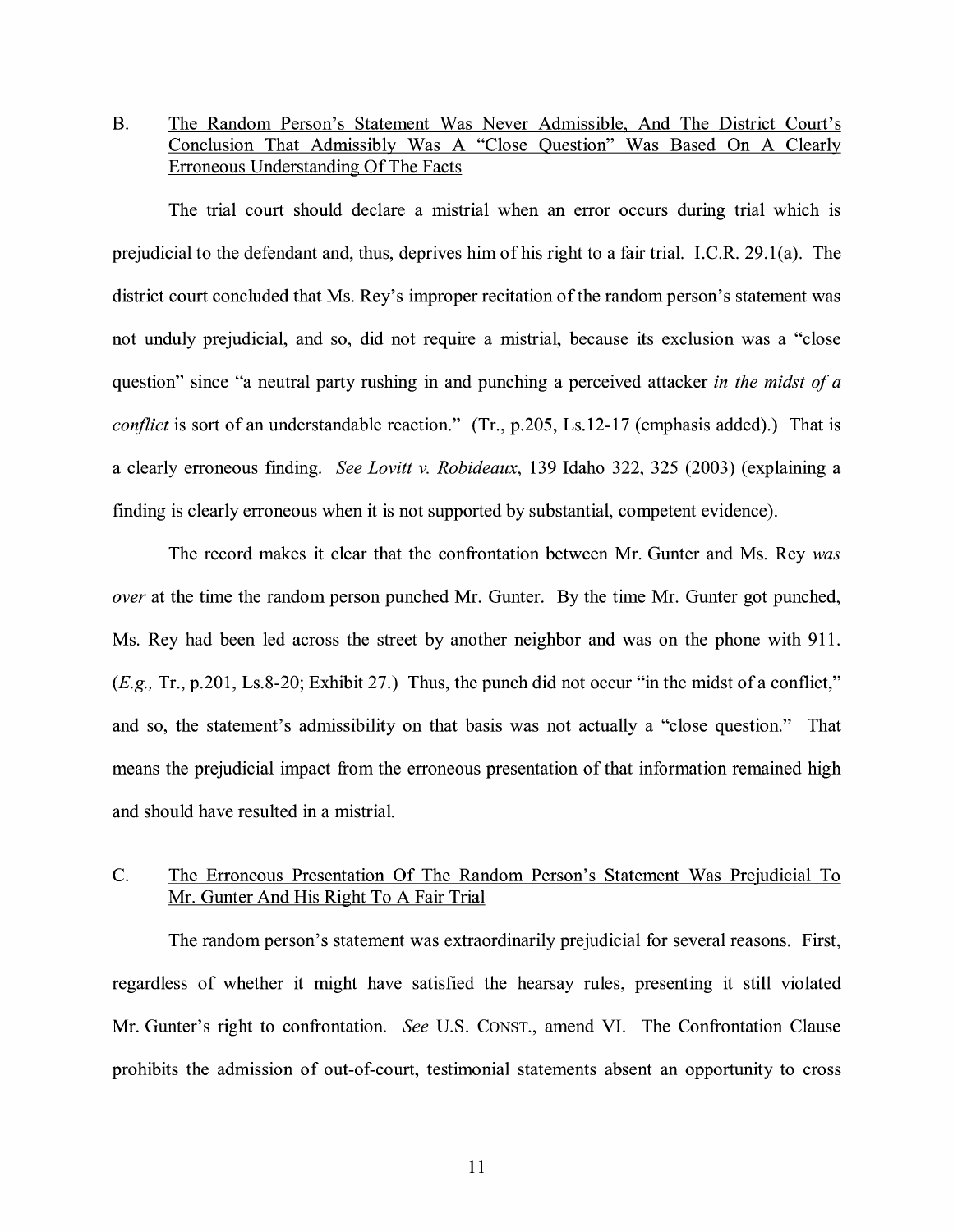examine the declarant. *Crawford v. Washington*, 541 U.S. 36, 68 (2004). One type of "core" testimonial statements is '"statements that were made under circumstances which would lead an objective witness reasonably to believe that the statement would be available for use at a later trial."' *State v. Hooper,* 145 Idaho 139, 143 (2007) (quoting *Crawford,* 541 U.S. at 51-52).

The random person's statement, which was made *after* the confrontation between Mr. Gunter and Ms. Rey had ended, is precisely the type of statement an objective witness would reasonable believe would be available for use at a later trial. *Compare Davis v. Washington,* 547 U.S. 813, 822 (2006) (drawing a distinction between statements aimed at addressing an on-going emergency, which are non-testimonial, and statements made after the emergency is resolved, which are testimonial under *Crawford*).<sup>5</sup> The random person's statement was a direct accusation, an assertion of what had happened as a justification for the battery the random person was about to commit. Thus, it was a statement which an objective person would reasonably believe was designed to establish prior facts and would be available for use in *two* potential subsequent trials. As such, that statement was testimonial. Since the random person's identity was never discovered, and thus, he was unavailable to cross-examine, there should never have been any question, much less a close question, about the admissibility of his out-of-court, testimonial statement.

In fact, it was these constitutionally-based concerns which had led the district court to exclude the statement in the first place. *(See* Tr., p.146, Ls.20-23; Tr., p.205, L.22 - p.206, L.2.) Its determination that those concerns could be outweighed by the fact that the statements would

<sup>5</sup> While *Davis* was dealing with statements made in response to official questioning, the Supreme Court specifically noted that its analysis in that regard was also applicable to statements not made under interrogation. *Davis,* 547 U.S. at 822 n.1. Indeed, it pointed out that the quintessential example of improper testimonial evidence – the letter in the trial of Sir Walter Raleigh – was "plainly *not*" made in response to official questioning. *Id.* (emphasis from original).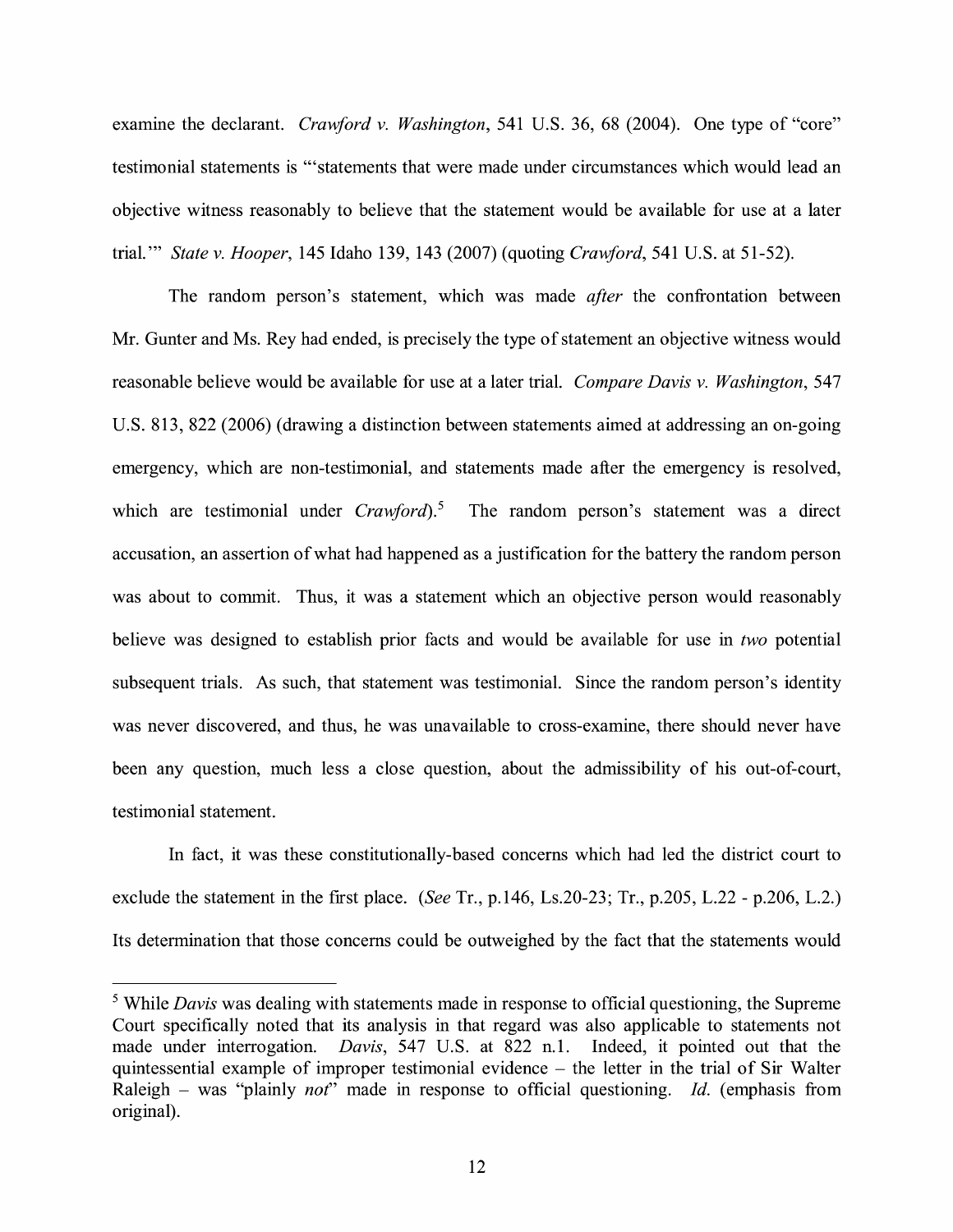be admissible under the hearsay rules is troublesome because it essentially amounts to the analysis allowed under *Ohio v. Roberts*, 448 U.S. 56 (1980), which *Crawford* expressly overruled. Under *Roberts,* introducing an out-of-court statement at trial would not violate the Confrontation Clause "so long as it has adequate indicia of reliability—*i.e.*, falls within a firmly rooted hearsay exception or bears particularized guarantees of trustworthiness." *Crawford,* 541 U.S. at 42 (internal quotes omitted). *Crawford* explained that sort of analysis was improper because it replaced the constitutionally-prescribed method of testing evidence ( crossexamination) with the "wholly foreign," constitutionally speaking, judicial determination of reliability method of testing evidence. *Id.* at 62. Such an approach, *Crawford* declared, "is so unpredictable that it fails to provide meaningful protection from even core confrontation violations." *Id.* at 62-63. As such, "[t]he unpardonable vice of the *Roberts* test ... [is] its demonstrated capacity to admit core testimonial statements that the Confrontation Clause plainly meant to exclude." *Id.* at 63.

The district court's determination - that the lack of cross-examination was not significantly concerning because the statements might satisfy the lesser standards set by the hearsay rules – echoes the unpardonable vice of *Roberts*. Rather, as *Crawford* made clear, the confrontation violation presents a prejudice all its own, unmitigated in any degree by the district court's hearsay analysis, because, without the requisite confrontation, the jurors could convict Mr. Gunter, not unlike Sir Walter Raleigh, based on precisely the sort of evidence the Constitution excludes. Simply put, this portion of the prejudice demonstrates Mr. Gunter's right to a fair trial was vitiated by the deprivation of this fundamental constitutional right.

Second, a consideration of the whole record reveals additional prejudice from this error in light of the district court's subsequent decisions to exclude other evidence to bolster Ms. Rey's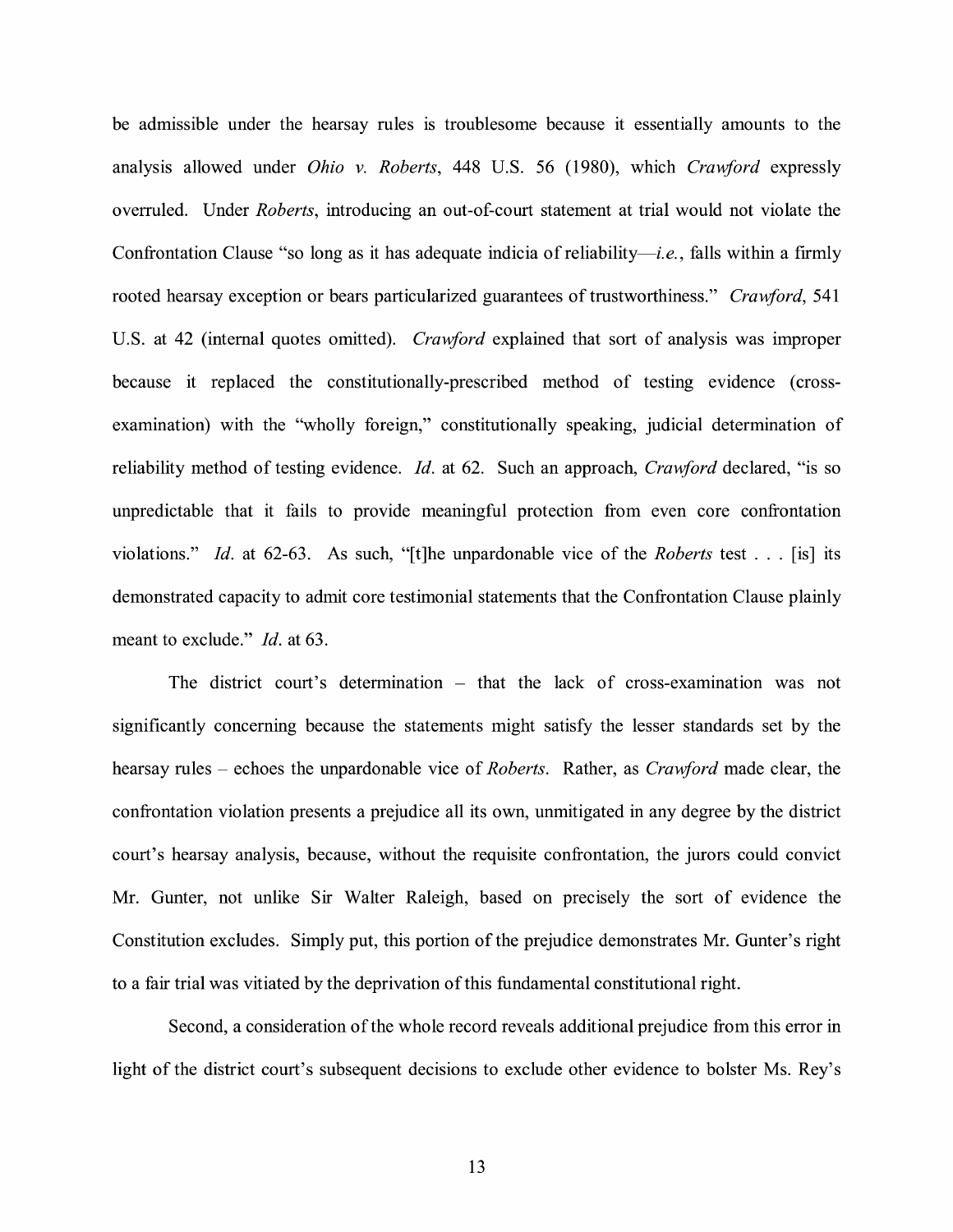testimony as being irrelevant. (Tr., p.246, Ls.11-14.) Since the random person did not get involved until after the confrontation between Mr. Gunter and Ms. Rey was over, his statement also only served to bolster Ms. Rey's credibility in the way prohibited by the district court's subsequent rulings. Thus, the random person's statement was of a singular nature in the context of everything presented to the jury - it was the *only* contemporaneous evidence bolstering Ms. Rey's allegations of the actual battery.<sup>6</sup>

The prejudice in that regard is enhanced by the fact that the State's other evidence was not overwhelming. The jury acquitted Mr. Gunter on Count I despite Ms. Rey's testimony about Mr. Gunter batting her head between his hands, and her testimony (corroborated by Mr. Gunter himself as well as pictures taken by medical personnel) that she had otherwise-unexplained injuries the following morning. The evidence presented on Count II was essentially the same – Ms. Rey's testimony that Mr. Gunter battered her, Mr. Gunter corroborated other aspects of her testimony (namely that he was chasing her around the car), and there were pictures of otherwiseunexplained injuries on Ms. Rey. The main difference in the evidence was the intervention of the other people which led to this incident being reported. Thus, the probative value of the improperly-presented evidence of the random person's statement was high in the context of this particular case.

Finally, it is worth noting that, had the district court properly ruled on the admissibility of the punch itself when it initially and properly excluded the random person's statement, this issue would likely have never arisen. A proper ruling excluding the punch itself would have meant the

 $6$  Certainly, there was other evidence corroborating other aspects of Ms. Rey's testimony, such as the picture of the contents of the refrigerator on the floor. However, since Ms. Rey did not testify that Mr. Gunter *actually hit her* (or even tried to hit her) with any of those items, that evidence does not corroborate her testimony on the material aspects of the battery charge in the same way the random person's comment does. Rather, that reinforces the extraordinary prejudice the random person's statement presents in the context of this case.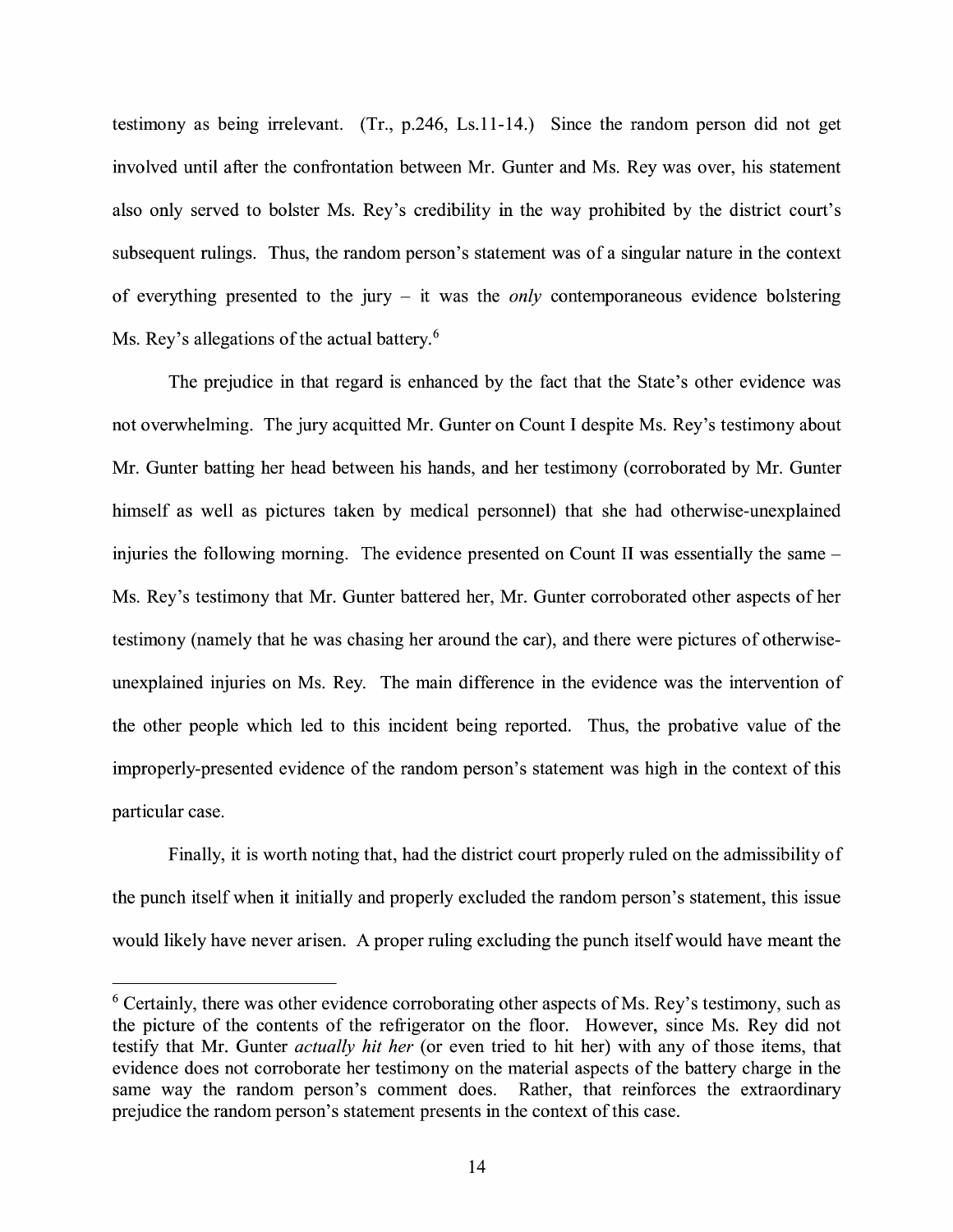prosecutor would not have been asking Ms. Rey about what she saw after the confrontation between her and Mr. Gunter ended.

To that point, the district court's acceptance of the prosecutor's assertion - that she was not trying to elicit the statement because she did not know Ms. Rey knew what the random person had said (Tr.,  $p.206$ , Ls.13-22) – is also problematic. That is because the record demonstrates the prosecutor should have been aware that Ms. Rey did, in fact, know what the random person said.

At the preliminary hearing, Ms. Rey specifically testified about the random person's statements. (Prelim. Tr., p.20, Ls.1-5.) Thus, it is clear the State, as a party, was on notice that Ms. Rey knew what the random person had said. Moreover, while the trial prosecutor was different than the prosecutor who handled the preliminary hearing, the record indicates the trial prosecutor had reviewed Ms. Rey's preliminary hearing testimony, given that the trial prosecutor had initially moved the district court to allow Ms. Rey's preliminary hearing testimony to be introduced in lieu of live testimony. *(See R., pp.80-87.)* As such, the record indicates that the prosecutor certainly should have known that Ms. Rey could and would testify to the random person's statements. As such, asking that question without having alerted Ms. Rey to the district court's ruling *in limine* was, at least, grossly negligent. *Cf State v. Ellington,* 151 Idaho 53, 61 (2011) (finding prosecutorial misconduct when a witness gratuitously commented on the defendant's silence even though the prosecutor asserted he had framed the question to try to avoid eliciting that particular evidence). At any rate, an objective review of the whole record (which is the applicable standard, *Johnson,* 163 Idaho at 421) reveals that the gross negligence in eliciting that improper testimony demonstrates that the erroneous presentation of the random person's statement deprived Mr. Gunter of his right to a fair trial.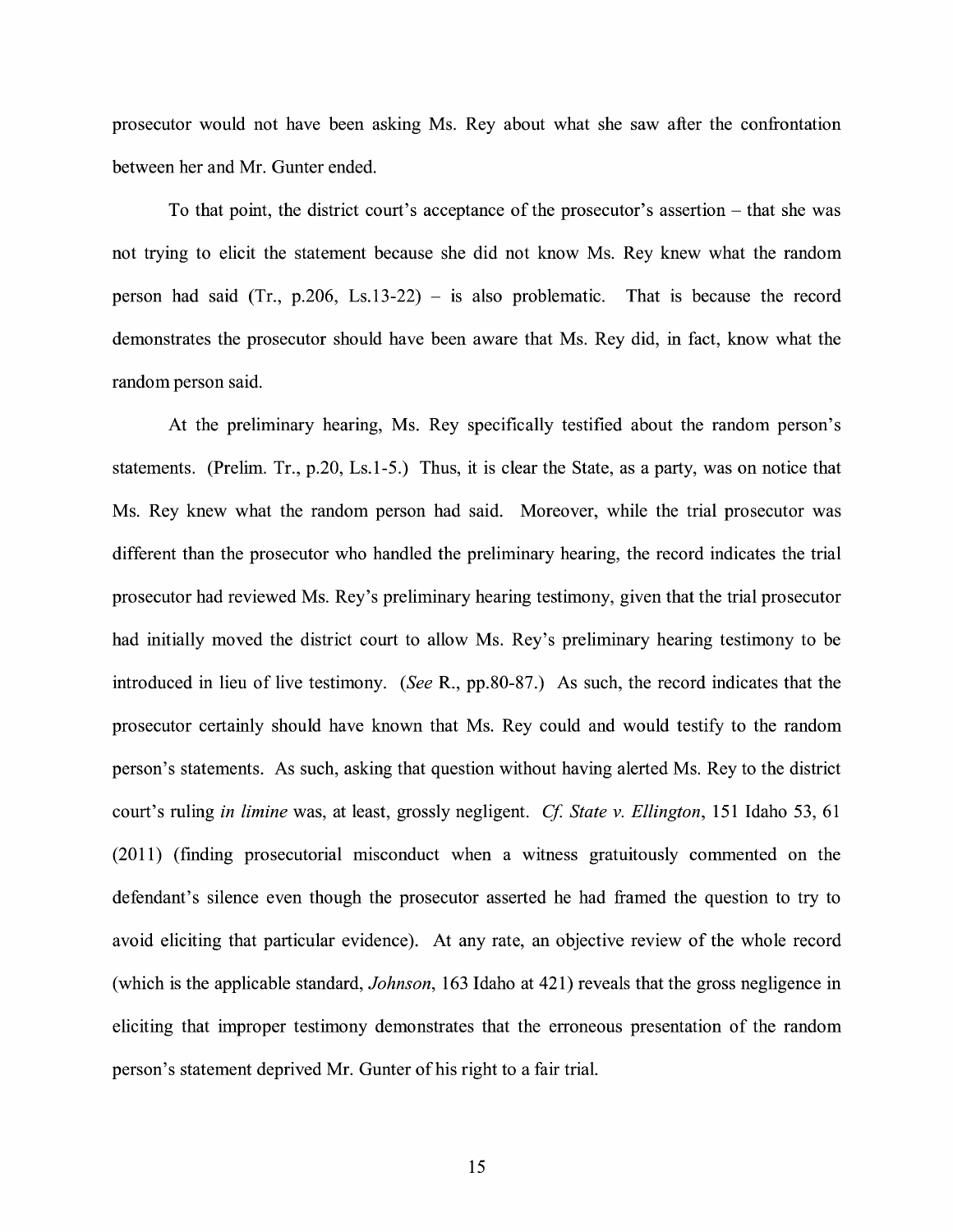For any or all these reasons, a review of the full record demonstrates the erroneous introduction of the random person's statement is one of reversible error because of its significant, continuing impact on the trial, which deprived Mr. Gunter of his right to a fair trial.

### D. The Instruction To Disregard The Random Person's Statement Which The District Court Gave Was Not Sufficient To Cure The Prejudice Caused By The Improper Eliciting Of That Statement

When a curative instruction is given, it is an acknowledgement that an error is likely to have a prejudicial impact on the trial. Thus, the fact that the district court gave such an instruction *sua sponte* belies its subsequent assertion that the prejudice caused by the jury learning about the random person's statement was minimal.

And while curative instructions will often sufficiently mitigate such prejudice, and thus, avoid the need for a mistrial, they will not always do so. *State v. Watkins,* 152 Idaho 764, 767 (Ct. App. 2012) (clarifying that the existence of a curative instruction is a factor in evaluating whether an error affected the outcome of the trial, but it is not dispositive of that analysis); *accord Garcia,* 462 P.3d at 1138-39 (explaining the evaluation of harmless error looks at whether the probative impact of the error is minimal when compared to everything else presented to the jury). Some errors can still have non-minimal probative force in the context of a case *despite* a curative instruction being given. *See Watkins,* 152 Idaho at 767. Such is the case here.

First, curative instructions cannot always be presumed to be effective, regardless of the forcefulness of the curative instruction, because of the '"practical and human limitations of the jury system."' *Id.* at 768 (quoting *Bruton v. United States,* 391 U.S. 123, 125 (1968)). In other words, sometimes the evidence at issue is so impactful in the context of the case that the jurors, as a product of human nature, will consider it despite the curative instruction. *See Krulewitch v. United States,* 336 U.S. 440, 453 (1949) (Jackson, J., with whom Frankfurter, J., and Murphy J.,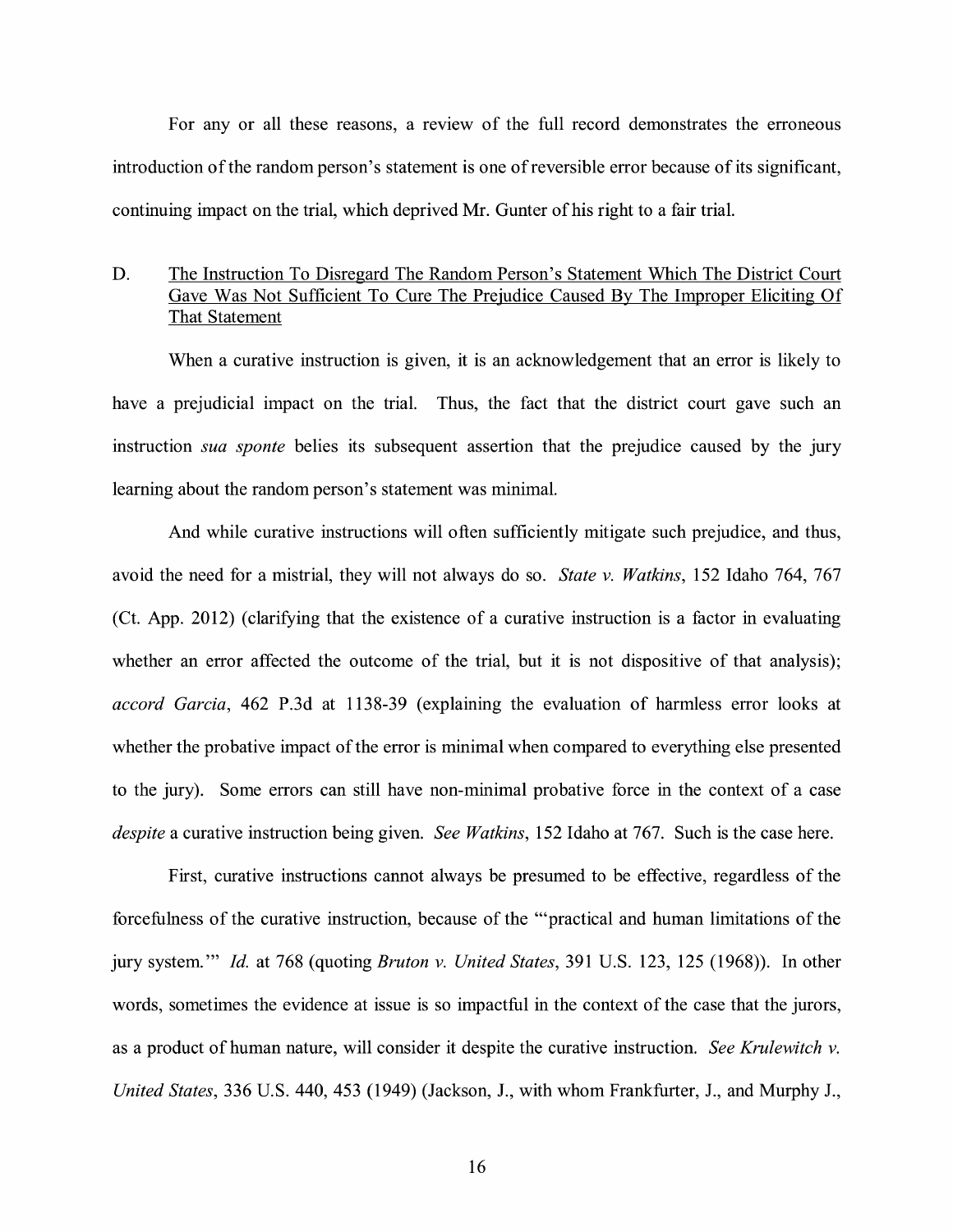joined, concurring in judgment and opinion) (noting "[t]he naive assumption that prejudicial effects can be overcome by instructions to the jury, all practicing lawyers know to be unmitigated fiction") (internal citations omitted).

This was a case which boiled down to a credibility determination between Mr. Gunter and Ms. Rey. During *voir dire,* this jury panel was asked about how they would determine credibility in such cases, and several mentioned they would look to whether other people had seen what was going on. *(See generally* Tr., p.63, L.25 - p.70, L.17.) For example, Juror Number 4 said some other evidence she would like to see was, "Just witnesses or are there things other than the testimony of the two people," and when asked, "everybody" on the venire panel agreed with that view. (Tr., p.64, L.24 - p.65, L.12.) Juror Number 5 was more assertive, saying he would "[d]efinitely" be looking for whether there was "testimony from other witnesses" to the event, and Juror Number 6 agreed with that assertion.<sup>7</sup> (Tr., p.65, Ls.15-25.) Juror Number 11 specifically mentioned she would be looking for to see if the neighbors were involved because "neighbors usually hear, you know, arguing and bickering leading up to incidents," though she did not necessarily expect the prosecutor to call neighbors to testify. (Tr., p.70, Ls.6-16.)

The random person's statement was precisely the sort of additional evidence the jurors said they would be looking for in order to inform their credibility determination between Mr. Gunter and Ms. Rey. Moreover, because of the district court's decision not to allow other bolstering evidence, the random person's statement was the *only* such evidence which the jurors actually heard. As such, in the context of this case, it was the sort of evidence the jurors would, as a product of human nature, be hard-pressed to ignore despite the curative instruction.

<sup>7</sup> Juror Number 6 actually sat on the jury. *(See* Tr., p.123, Ls.7-11.)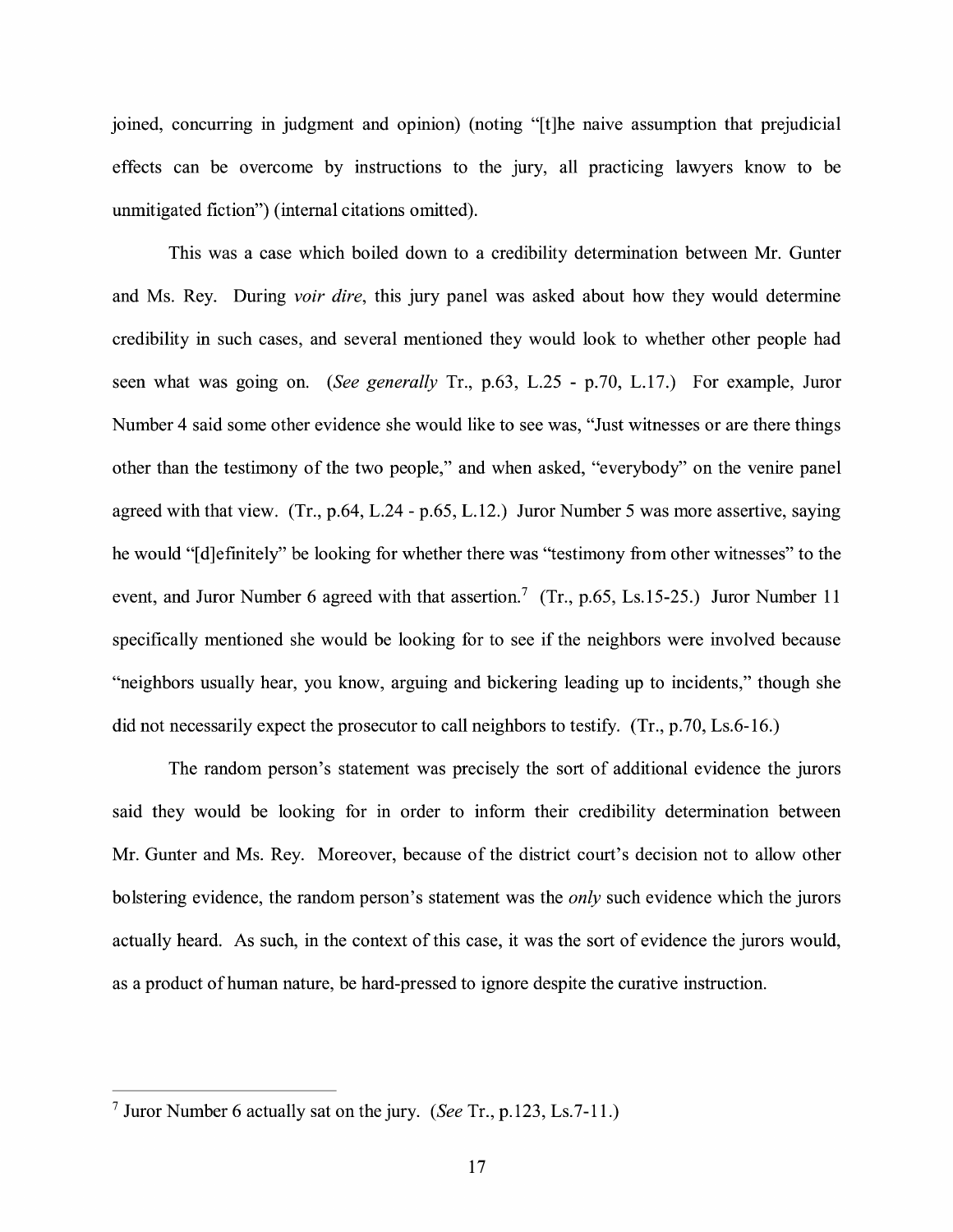In fact, several of the potential jurors acknowledged this aspect of human nature, as they admitted they might struggle if put in that sort of situation. Specifically, defense counsel asked the venire panel how they would judge credibility in a he-said, she-said case if one of the parties did not present their version of events. (Tr., p.101, Ls.19-22.) Several of the potential jurors  $$ including Jurors Number 9 and 23, who both actually sat on the jury  $(Tr, p.123, Ls.7-11)$  indicated they would struggle to not let the defendant's silence in that regard affect their considerations even if there were an instruction from the judge to do so, though they affirmed they would try to follow such an instruction.  $(Tr., p.105, Ls.5-22; Tr., p.106, L.16 - p.107, L.9;$ *see generally* Tr., p.101, L.19 - p.109, L.3.) The fact that these jurors admitted they would potentially struggle with instructions that went against their initial instincts about weighing the evidence reveals that this is the sort of case where the practical and human limitations of the jury system are at issue and this is the sort of information that these jurors cannot be presumed to have aside despite the district court's curative instruction. *Cf State v. Joy,* 155 Idaho 1, 11-12 (2013) (holding the erroneous introduction of evidence was not harmless because resolution of the case "is primarily based upon whose version of events the jury believes" and there was no testimony from other eyewitnesses presented); *State v. Barcella,* 135 Idaho 191, 198-99 (Ct. App. 2000) (holding the erroneous introduction of evidence through a gratuitous comment by a witness was harmless when the witness in question was one of twenty state witnesses and the jury had heard various other testimony of other eyewitnesses).

Second, curative instructions cannot be presumed effective in cases where "the evidence presents a close question for the jury." *Watkins,* 152 Idaho at 768 (citing *State v. Keyes,* 150 Idaho 543, 545 (Ct. App. 2011). The record reveals this case presented a close question. As discussed in Section II(C), *supra,* the jurors were obviously skeptical of Ms. Rey's testimony,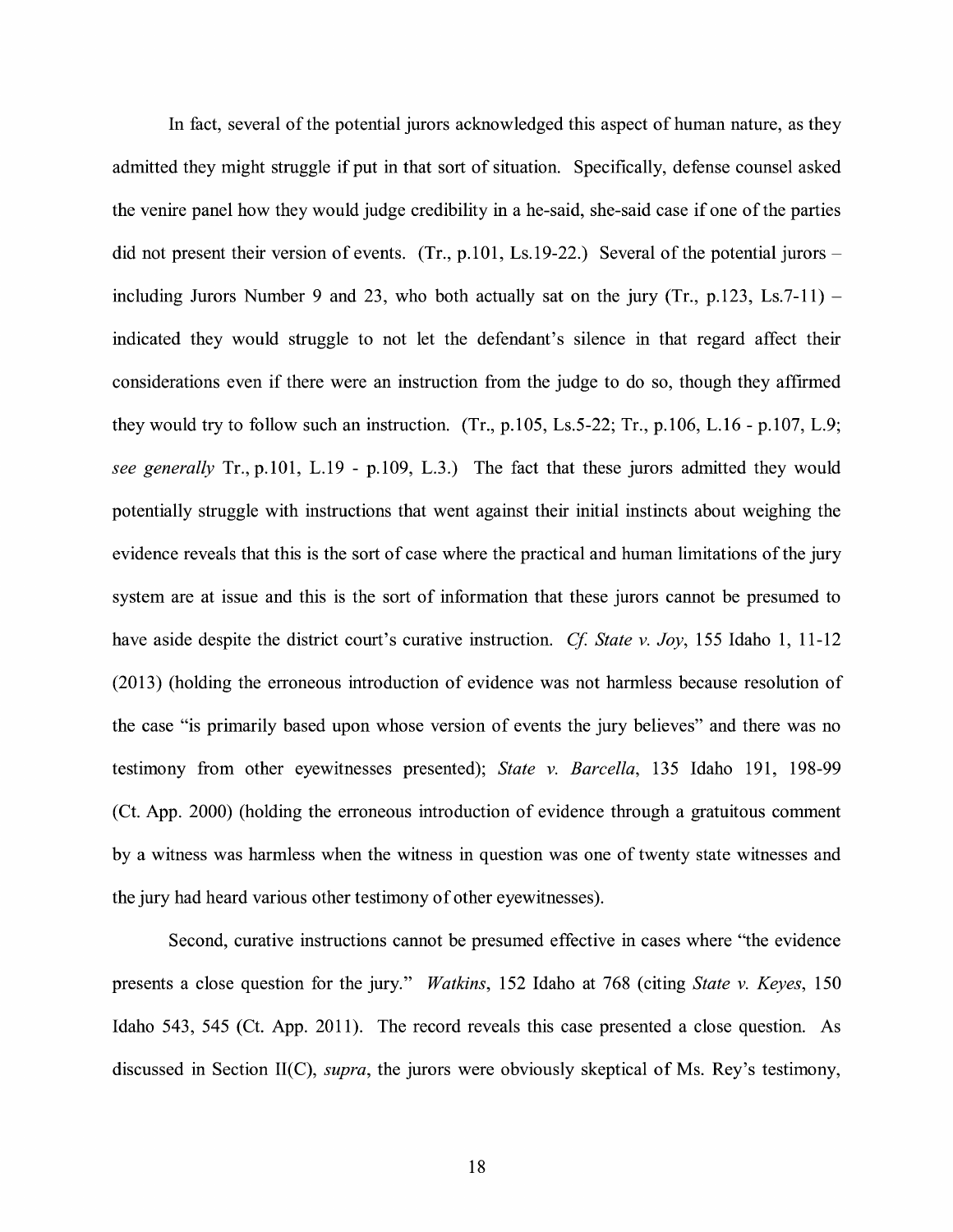given that they acquitted Mr. Gunter on Count I and the evidentiary basis for Count II was much the same as was offered for Count I. Thus, considered in the full context of the case, the significant prejudice caused by the erroneous presentation of the random person's statement was not sufficiently mitigated by the curative instruction, which means a mistrial still should have been ordered despite the presence of such an instruction.

#### III.

## The Accumulation Of Errors In This Case Requires Reversal Even If This Court Determines Them All To Be Individually Harmless

Even if this Court determines that each of the errors discussed *supra* was harmless by itself, this Court should still vacate Mr. Gunter's conviction under the cumulative-error doctrine. *See, e.g., State v. Field,* 144 Idaho 559, 572-73 (2007). The accumulation of independentlyharmless errors may still deprive the defendant of his right to a fair trial. *Id.* In order to find cumulative error, the appellate court must first find more than one instance of error. *State v. Sheahan,* 139 Idaho 267, 287 (2003). To prove the accumulated errors harmless, the State would have to show that the guilty verdict rendered in this case was surely unattributable to the cumulative effect of the errors. *See State v. Whitaker,* 152 Idaho 945, 953 (Ct. App. 2012); *see also Garcia,* 462 P.3d at 1138-39 (clarifying the standard for harmless error analysis).

In this case, there are several instances of error. For the reasons discussed *supra,* there is a reasonable possibility that the combined effect of those errors was not minimal in the fabric of the entire case, and so, contributed to Mr. Gunter's conviction. As a result, even if all those errors are found to be independently harmless, this Court should still vacate the judgment of conviction and remand this case for a new trial because the accumulated errors deprived Mr. Gunter of his right to a fair trial.